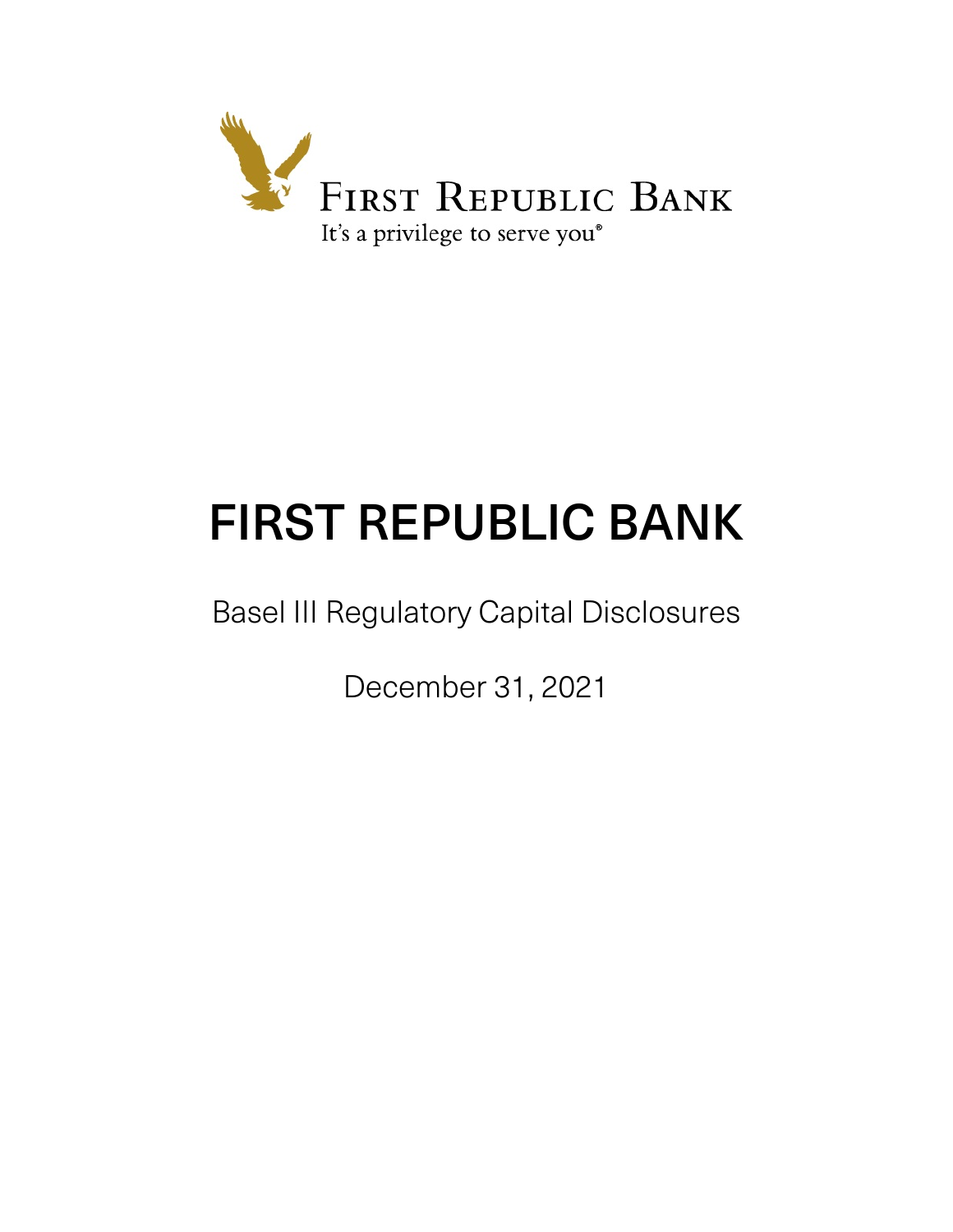

# TABLE OF CONTENTS

| 3              |
|----------------|
| $\overline{4}$ |
| 5              |
| 6              |
| 8              |
| 8              |
| 13             |
| 14             |
| 15             |
| 15             |
| 16             |
| 17             |
| 19             |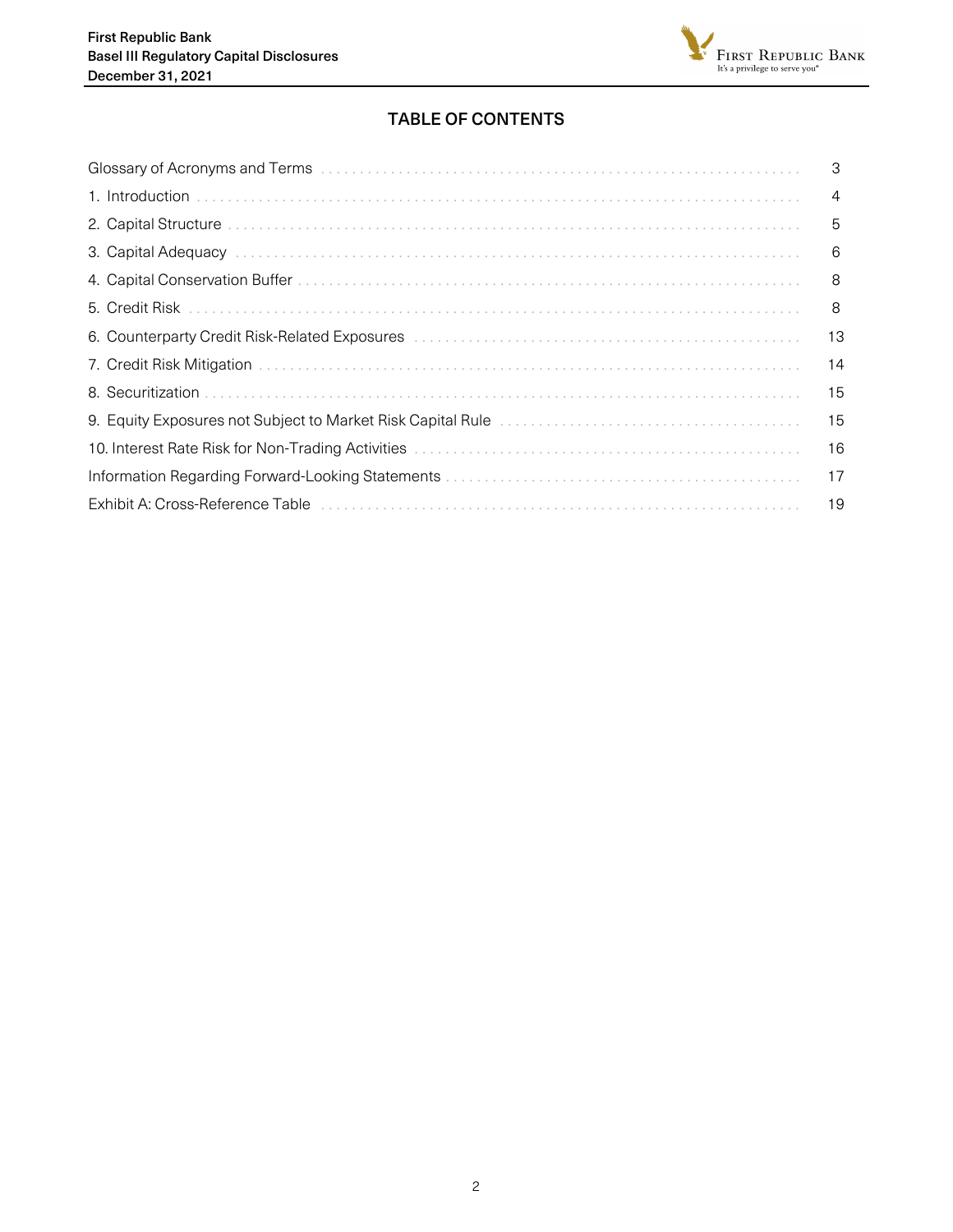

## GLOSSARY OF ACRONYMS AND TERMS

<span id="page-2-0"></span>The following listing provides a reference to common acronyms and terms used throughout this report:

|                                 | <b>ACL</b> Allowance for Credit Losses                                                                                                   |
|---------------------------------|------------------------------------------------------------------------------------------------------------------------------------------|
|                                 | <b>AOCI</b> Accumulated Other Comprehensive Income                                                                                       |
| <b>Board</b> Board of Directors |                                                                                                                                          |
|                                 | <b>CECL</b> Current Expected Credit Losses                                                                                               |
|                                 | <b>CECL Capital Rule</b> Begulatory Capital Rule: Revised Transition of the Current Expected Credit Losses<br>Methodology for Allowances |
|                                 | CET1 Common Equity Tier 1                                                                                                                |
| COVID-19 COVID-19 Pandemic      |                                                                                                                                          |
|                                 | <b>Dodd-Frank Act</b> Dodd-Frank Wall Street Reform and Consumer Protection Act                                                          |
| DTA Deferred Tax Asset          |                                                                                                                                          |
|                                 | DTL Deferred Tax Liability                                                                                                               |
|                                 | FDIC  Federal Deposit Insurance Corporation                                                                                              |
|                                 | FHLB Federal Home Loan Bank                                                                                                              |
|                                 | GAAP  Accounting Principles Generally Accepted in the United States of America                                                           |
|                                 | <b>GSE</b> Government-Sponsored Enterprise                                                                                               |
|                                 | <b>HVCRE</b> High Volatility Commercial Real Estate                                                                                      |
|                                 | <b>LIHTC</b> Low Income Housing Tax Credit                                                                                               |
|                                 | <b>MBS</b> Mortgage-Backed Securities                                                                                                    |
|                                 | PPP  SBA's Paycheck Protection Program                                                                                                   |
| PSE  Public Sector Entity       |                                                                                                                                          |
| <b>RWA</b> Risk-Weighted Asset  |                                                                                                                                          |
|                                 | <b>SBA</b> U.S. Small Business Administration                                                                                            |
|                                 | <b>SPE</b> Special Purpose Entity                                                                                                        |
|                                 | <b>SSFA</b> Simplified Supervisory Formula Approach                                                                                      |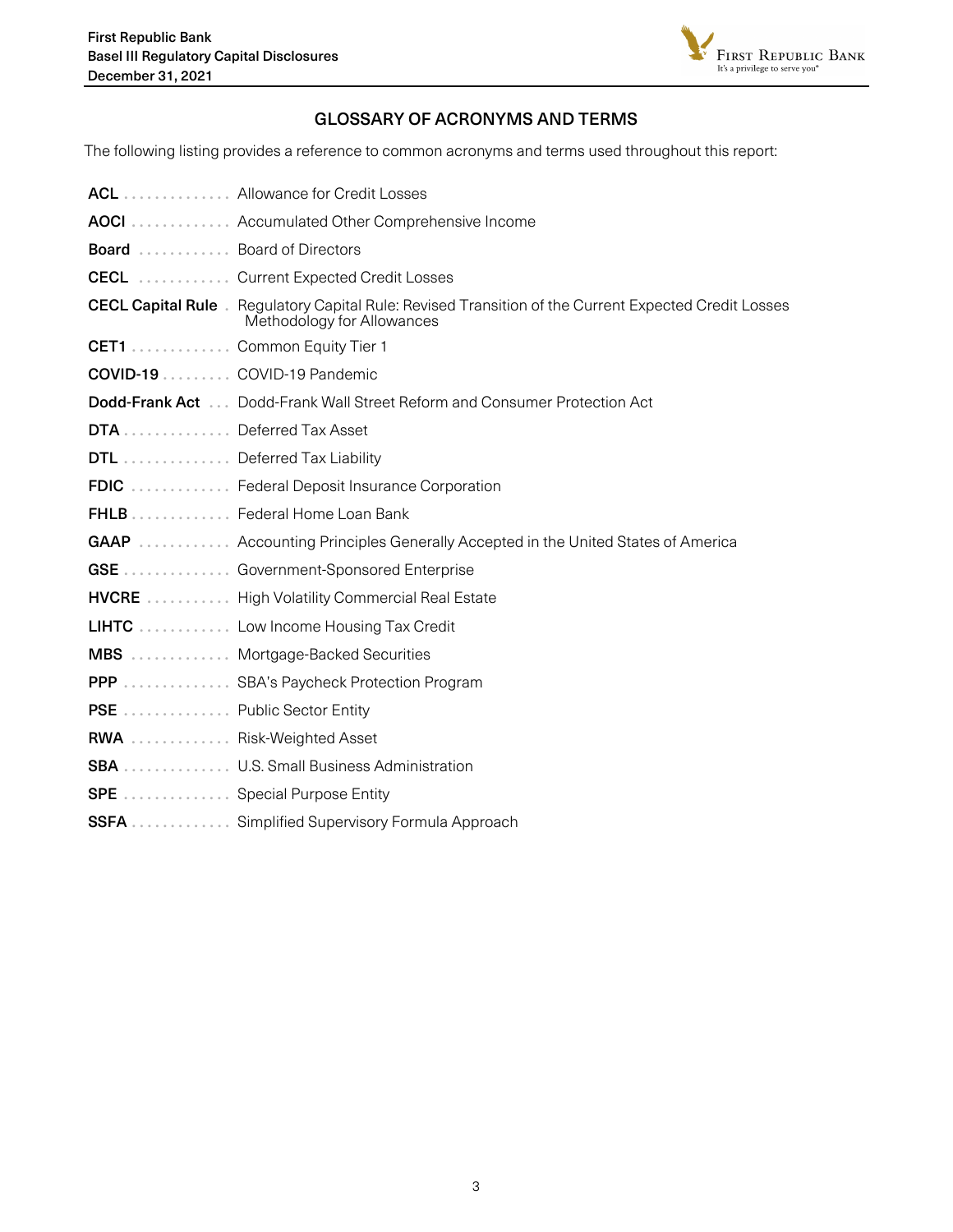

## <span id="page-3-0"></span>1. Introduction

## Explanatory Note

As used throughout this document, the terms "First Republic," the "Bank," "we," "our" and "us" mean, except as the context indicates otherwise, First Republic Bank, a California-chartered commercial bank including all of its subsidiaries.

 For references to disclosures contained within this report and in the Bank's other regulatory disclosures and public filings, refer to "Exhibit A: Cross-Reference Table." Included in Exhibit A are references to the Bank's Annual Report on Form 10-K for the year ended December 31, 2021 ("2021 Form 10-K"), and the Bank's Consolidated Reports of Condition and Income as of December 31, 2021 ("12/31/2021 Call Report").

## Company Overview

Founded in 1985, First Republic Bank is a California-chartered commercial bank and trust company headquartered in San Francisco with deposits insured by the FDIC. First Republic and its subsidiaries offer private banking, private business banking and private wealth management, including investment, trust and brokerage services. First Republic specializes in delivering exceptional, relationship-based service and offers a complete line of products, including residential, commercial and personal loans, deposit services, and wealth management. As of December 31, 2021, we had total assets of \$181.1 billion, total deposits of \$156.3 billion, total equity of \$15.9 billion and wealth management assets under management or administration of \$279.4 billion.

As of December 31, 2021, we provided our services through 94 offices, of which 82 are licensed deposittaking offices primarily in the following areas: San Francisco, Palo Alto, Los Angeles, Santa Barbara, Newport Beach and San Diego, California; Portland, Oregon; Boston, Massachusetts; Palm Beach, Florida; Greenwich, Connecticut; New York, New York; and Jackson, Wyoming. We have 12 offices that offer exclusively lending, wealth management or trust services. We have been continuously headquartered in San Francisco since our inception.

## Basis of Consolidation

The basis of consolidation used for regulatory reporting is the same as that used under GAAP. There are no subsidiaries that are deconsolidated or deducted from total capital.

 See "Basis of Presentation and Organization" in Note 1, "Summary of Significant Accounting Policies" in "Item 8. Financial Statements and Supplementary Data" in the 2021 Form 10-K for more information on the basis of consolidation.

## Restrictions on the Transfer of Funds or Regulatory Capital

There are no material restrictions or other major impediments on transfer of funds or total capital within the consolidated group.

## Capital of Insurance Subsidiaries

The Bank does not have any insurance subsidiaries.

## Compliance with Capital Requirements

As of December 31, 2021, First Republic had capital levels in excess of the minimum regulatory capital requirements and met all capital ratio requirements to be "well-capitalized" under the prompt corrective action requirements currently in effect. For further detail on capital ratios, see Note 23, "Regulatory Capital" in "Item 8. Financial Statements and Supplementary Data" in the 2021 Form 10-K.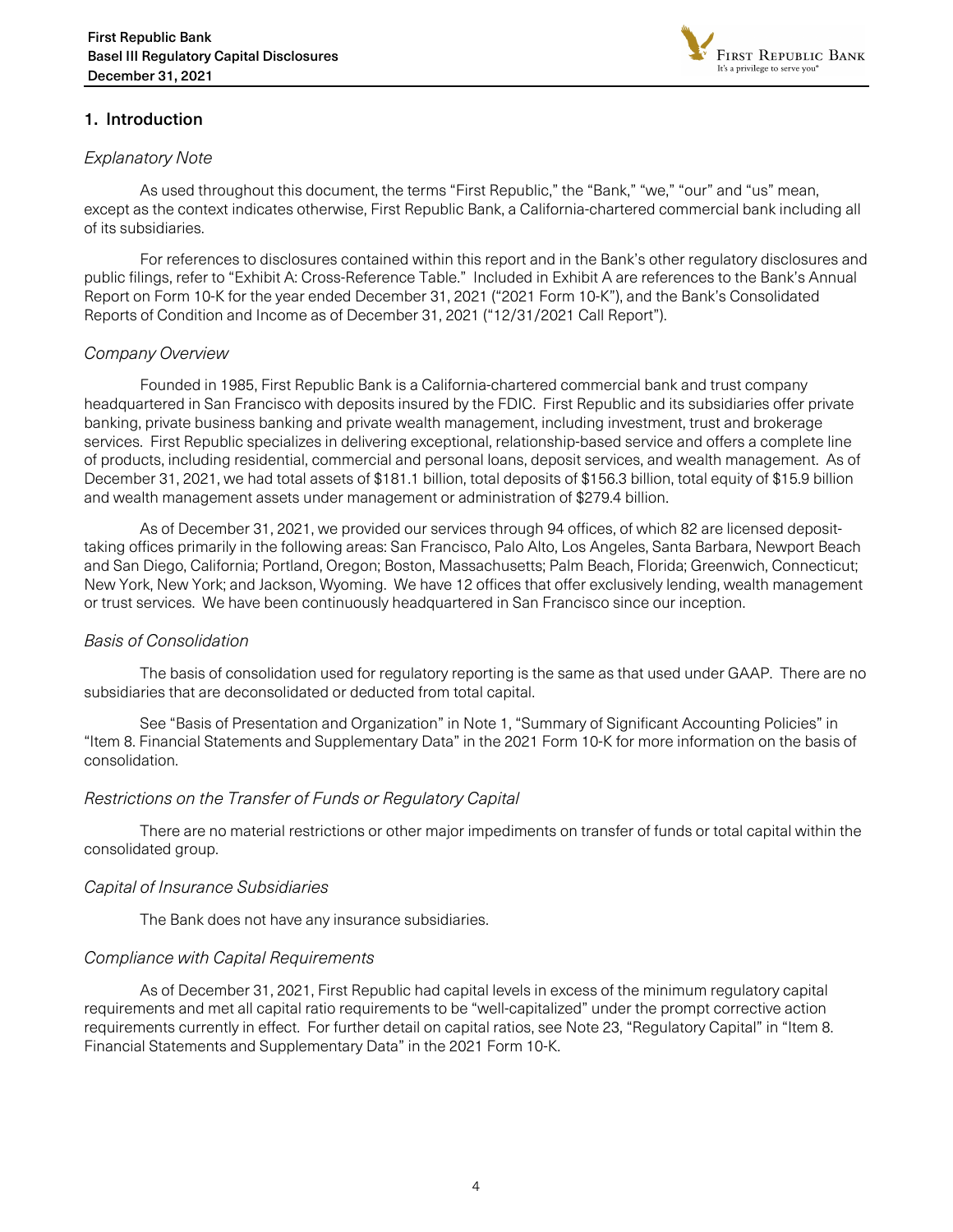

## <span id="page-4-0"></span>2. Capital Structure

Common equity (i.e., common stock, capital surplus, and retained earnings) is the primary component of the Bank's capital structure. Common equity allows for the absorption of losses on an ongoing basis and is available for this purpose. Further, common equity allows for the conservation of resources during periods of stress, as it provides First Republic with discretion on the amount and timing of dividends and other distributions. Regulators and rating agencies also include forms of capital other than common equity (e.g., preferred stock and subordinated debt) in their calculations of capital adequacy. Such forms of capital are included in the Bank's Tier 1 capital and Total capital.

The terms and conditions of the Bank's capital instruments are described in the following sections of the Bank's 2021 Form 10-K:

- CET1 capital Common stock terms and conditions are described in Note 18, "Common Stock and Stock Plans" in "Item 8. Financial Statements and Supplementary Data."
- Additional Tier 1 capital Preferred stock terms and conditions are described in Note 17, "Preferred Stock" in "Item 8. Financial Statements and Supplementary Data."
- Tier 2 capital Subordinated notes terms and conditions are described in Note 13, "Borrowings" in "Item 8. Financial Statements and Supplementary Data."

The following table presents the components of First Republic's regulatory capital:

#### Table 2.1: Capital Structure

 $\overline{\phantom{a}}$ 

| (\$ in millions)                                                                                                                                                                                                               |             |  |  |  |
|--------------------------------------------------------------------------------------------------------------------------------------------------------------------------------------------------------------------------------|-------------|--|--|--|
| Shareholders' equity:                                                                                                                                                                                                          |             |  |  |  |
| Preferred stock                                                                                                                                                                                                                | \$<br>3,633 |  |  |  |
| Common stock                                                                                                                                                                                                                   | 2           |  |  |  |
|                                                                                                                                                                                                                                | 5,725       |  |  |  |
| Retained earnings                                                                                                                                                                                                              | 6.569       |  |  |  |
|                                                                                                                                                                                                                                | (31)        |  |  |  |
| Shareholders' equity                                                                                                                                                                                                           | 15,898      |  |  |  |
| Shareholders' equity<br>CECL Capital Rule retained earnings adjustments <sup>(i)</sup>                                                                                                                                         | 58          |  |  |  |
| CET1 capital adjustments and deductions:                                                                                                                                                                                       |             |  |  |  |
| Preferred stock                                                                                                                                                                                                                | (3,633)     |  |  |  |
|                                                                                                                                                                                                                                | (194)       |  |  |  |
|                                                                                                                                                                                                                                | (115)       |  |  |  |
|                                                                                                                                                                                                                                | 31          |  |  |  |
| CET <sub>1</sub> capital                                                                                                                                                                                                       | 12,045      |  |  |  |
| Preferred stock                                                                                                                                                                                                                | 3,633       |  |  |  |
| Additional Tier 1 capital entries and contact the control of the control of the control of the control of the control of the control of the control of the control of the control of the control of the control of the control | 3,633       |  |  |  |
| Tier 1 capital                                                                                                                                                                                                                 | 15,678      |  |  |  |
|                                                                                                                                                                                                                                | 779         |  |  |  |
| Qualifying ACL <sup>(2)</sup>                                                                                                                                                                                                  | 727         |  |  |  |
|                                                                                                                                                                                                                                | (60)        |  |  |  |
| Tier 2 capital                                                                                                                                                                                                                 | 1,446       |  |  |  |
|                                                                                                                                                                                                                                | 17,124      |  |  |  |

<sup>(1)</sup> Beginning in 2020, amounts reflect the Bank's election to delay the estimated impact of the CECL ACL methodology on its regulatory capital over a five-year transition period ending December 31, 2024.

 $<sup>(2)</sup>$  Includes the ACL on loans, held-to-maturity debt securities and unfunded loan commitments.</sup>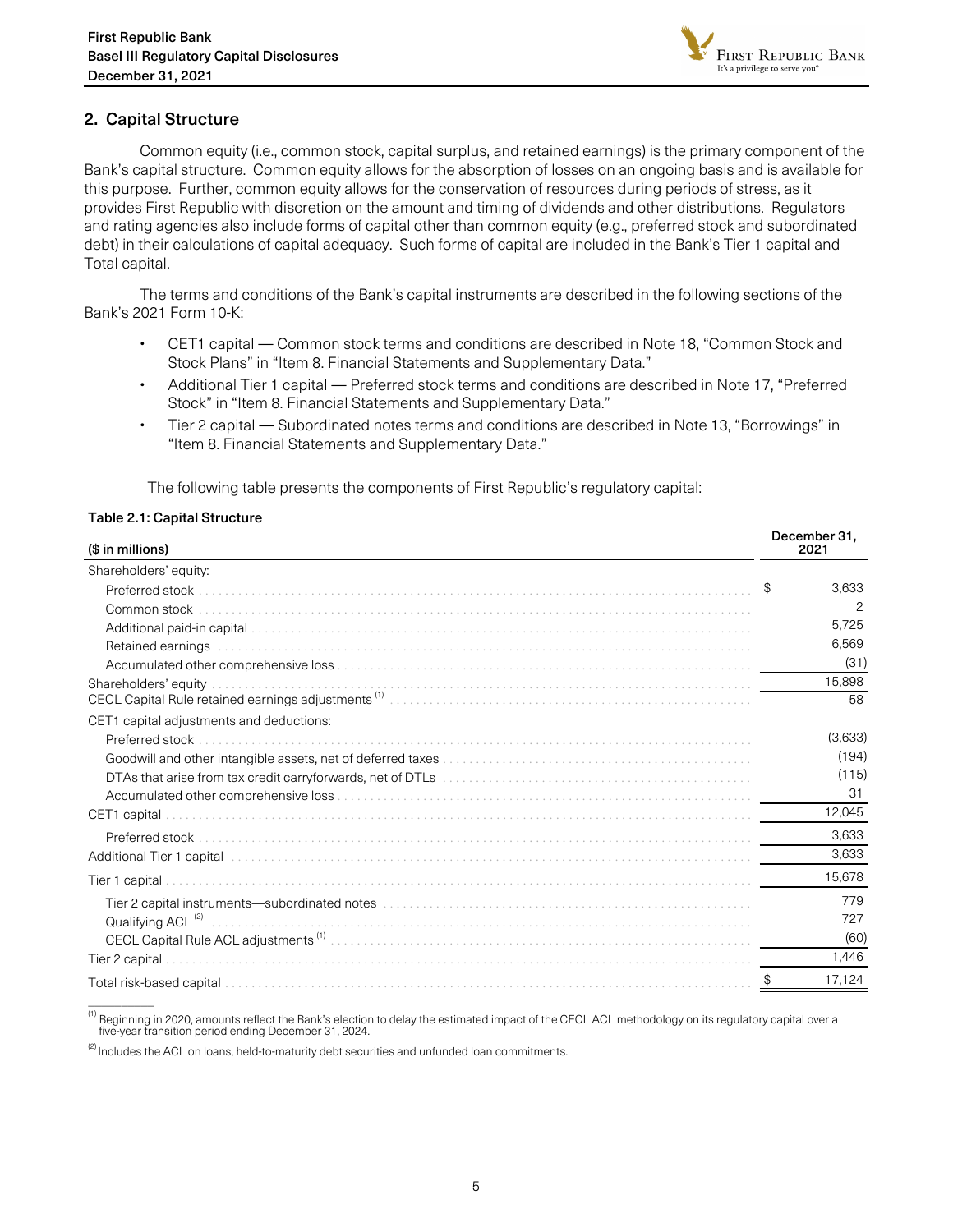

## <span id="page-5-0"></span>3. Capital Adequacy

The Bank is committed to maintaining a robust capital planning process. The objectives of the Bank's capital planning process are to (a) establish and refine capital goals, (b) determine appropriate capital targets and composition of capital, (c) make decisions about capital actions, and (d) maintain contingency capital plans. The Bank begins its capital planning process with its annual business planning process, including a rolling, multi-year projection of its balance sheet, income statement and key operating and capital ratios based on the current and expected state of the economy and the Bank's expected growth and investment plans.

 The business plan allows the Bank to project a baseline case and thereby estimate balance sheet growth, expected earnings and capital resources under expected business conditions.

The Bank is not currently subject to the Dodd-Frank Act company-run stress testing requirements. Nevertheless, in the normal course of operations, the Bank periodically performs internal capital stress tests in order to (a) translate risk measures into estimates of potential losses over one or more stress scenarios, (b) define available capital resources under one or more stress scenarios and (c) bring together estimates of losses and capital resources under one or more stress scenarios to assess the combined impact on capital adequacy in relation to the Bank's business plans and stated goals for the level and composition of capital and proposed capital actions.

 The Bank's Board and senior management utilize internal capital stress testing to better understand the loss-absorption capabilities of the Bank's capital base and to better plan the Bank's capital actions, including new capital issuances and the payment of cash dividends on its common stock. In analyzing the Bank's performance and capital adequacy under stress, the Bank analyzes quarterly projected capital ratios under one or more economic scenarios and compares the results to projected capital ratios under its business plan.

 In its capital adequacy assessment, the Bank also incorporates current and pending regulatory requirements, factors in material risks, and builds in appropriate capital buffers to manage against the impact of what we believe to be reasonably foreseeable sources of uncertainty and we seek to ensure adequate capital under stressful conditions. All assessments of capital adequacy are informed by current and relevant analysis and are subject to challenge by senior management and the Board and to regulatory oversight.

 The Bank maintains internal controls governing its business planning and capital adequacy assessment processes. Such controls include appropriate policies and procedures, change control processes, model validation, comprehensive documentation, and review by internal audit. The primary objective of such controls and governance procedures is to provide a consistent, thoughtful, transparent, and reviewed process for (a) generating a baseline set of business projections, and (b) estimating hypothetical losses and capital levels under one or more stress scenarios.

 First Republic is not subject to the Market Risk requirements (the "Market Risk Capital Rule") under subpart F of the rules issued by the federal banking agencies implementing the Basel Committee on Banking Supervision's capital framework (the "Basel III Capital Rules").

 For additional information related to capital requirements, see "Capital Requirements" in "Item 1. Business —Supervision and Regulation" in our 2021 Form 10-K and "Liquidity and Capital Resources—Regulatory Capital Components and Ratios" in "Item 7. Management's Discussion and Analysis of Financial Condition and Results of Operations" in our 2021 Form 10-K. First Republic Bank is the top tier parent company of our corporate group and has no bank holding company or any depository institution subsidiaries.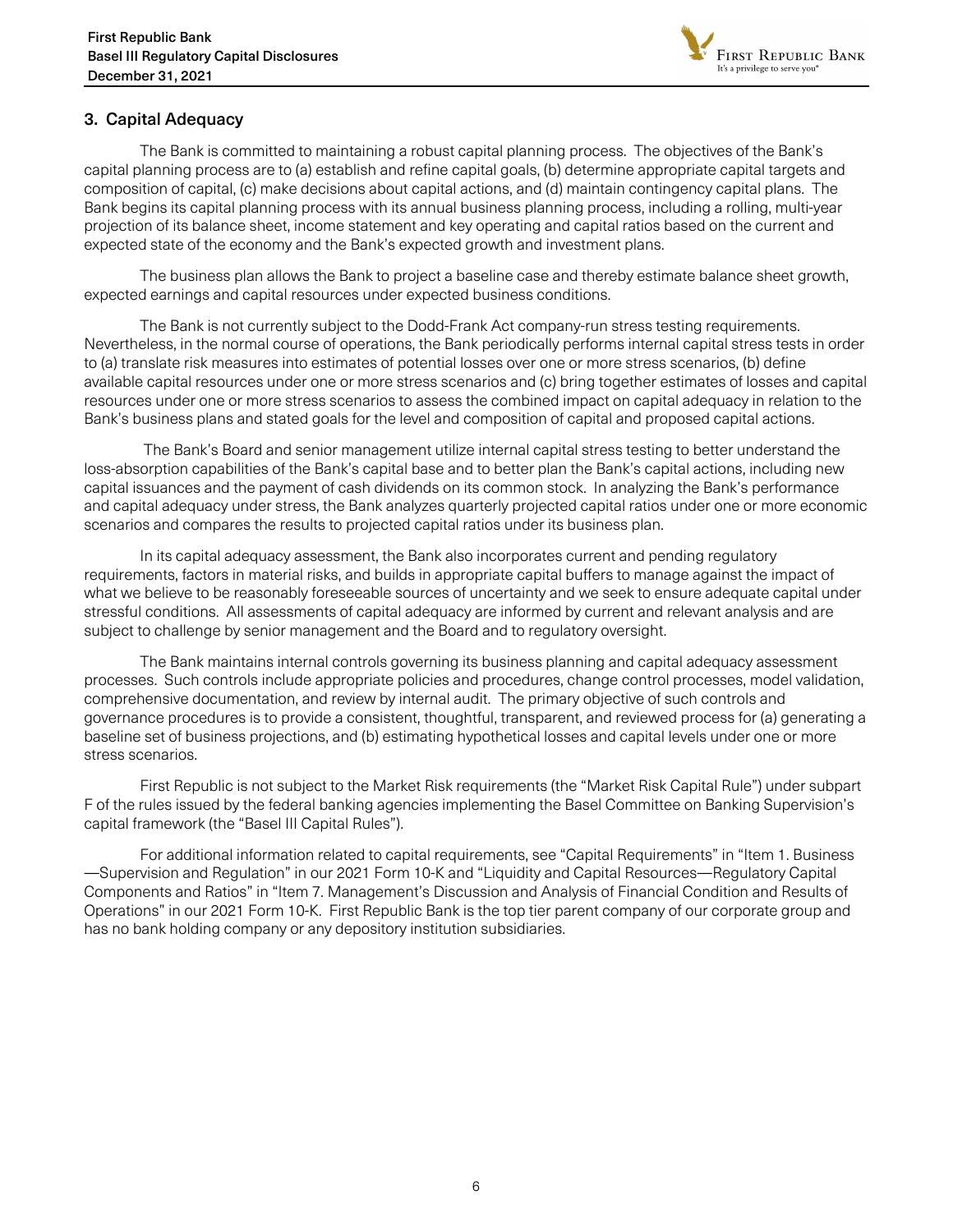

The following table presents RWAs by exposure types:

#### Table 3.1: Basel III Standardized Approach RWAs

| (\$ in millions)                                                                                                                                                                                                               | December 31,<br>2021 |
|--------------------------------------------------------------------------------------------------------------------------------------------------------------------------------------------------------------------------------|----------------------|
| On-balance sheet assets:                                                                                                                                                                                                       |                      |
| Exposures to sovereign entities <sup>(1)</sup>                                                                                                                                                                                 | \$<br>30             |
|                                                                                                                                                                                                                                | 30                   |
|                                                                                                                                                                                                                                | 9,402                |
|                                                                                                                                                                                                                                | 903                  |
| Corporate exposures                                                                                                                                                                                                            | 39,267               |
|                                                                                                                                                                                                                                | 40,405               |
| Statutory multifamily mortgages entertainment containment and the statute of the statutory multifamily mortgages                                                                                                               | 1,023                |
| <b>HVCRE</b> loans                                                                                                                                                                                                             | 412                  |
| Past due loans (3)                                                                                                                                                                                                             | 32                   |
| Other loans                                                                                                                                                                                                                    | 10,386               |
| Other assets <sup>(4)</sup>                                                                                                                                                                                                    | 6,742                |
|                                                                                                                                                                                                                                | 19                   |
| Equity exposures                                                                                                                                                                                                               | 1,877                |
| Off-balance sheet exposures:                                                                                                                                                                                                   |                      |
| Loan commitments [2010] [2010] [2010] [2010] [2010] [2010] [2010] [2010] [2010] [2010] [2010] [2010] [2010] [2010] [2010] [2010] [2010] [2010] [2010] [2010] [2010] [2010] [2010] [2010] [2010] [2010] [2010] [2010] [2010] [2 | 13,754               |
| Letters of credit                                                                                                                                                                                                              | 489                  |
| All other off-balance sheet liabilities entertainment contained and all other off-balance sheet liabilities                                                                                                                    | 30                   |
| Derivative contracts                                                                                                                                                                                                           | 19                   |
|                                                                                                                                                                                                                                | 124,820              |

 $^{\text{\tiny{(1)}}}$  Represents exposures to the U.S. Government and U.S. Government agencies.

 $^{(2)}$  Represents exposures to U.S. states and political subdivisions.

 $^{(3)}$  Includes loans that are 90 days or more past due or on nonaccrual status.

<sup>(4)</sup> Beginning in 2020, amount reflects the Bank's election to delay the estimated impact of the CECL ACL methodology on its DTAs over a five-year<br>transition period ending December 31, 2024.

#### The following table presents the Bank's risk-based capital ratios:

#### Table 3.2: Capital Ratios

\_\_\_\_\_\_\_\_\_\_

 $\mathcal{L}$ 

| December 31, |
|--------------|
| 9.65%        |
| 2.56%        |
| 13.72 %      |

<sup>(1)</sup> Beginning in 2020, ratios reflect the Bank's election to delay the estimated impact of the CECL ACL methodology over a five-year transition period ending December 31, 2024.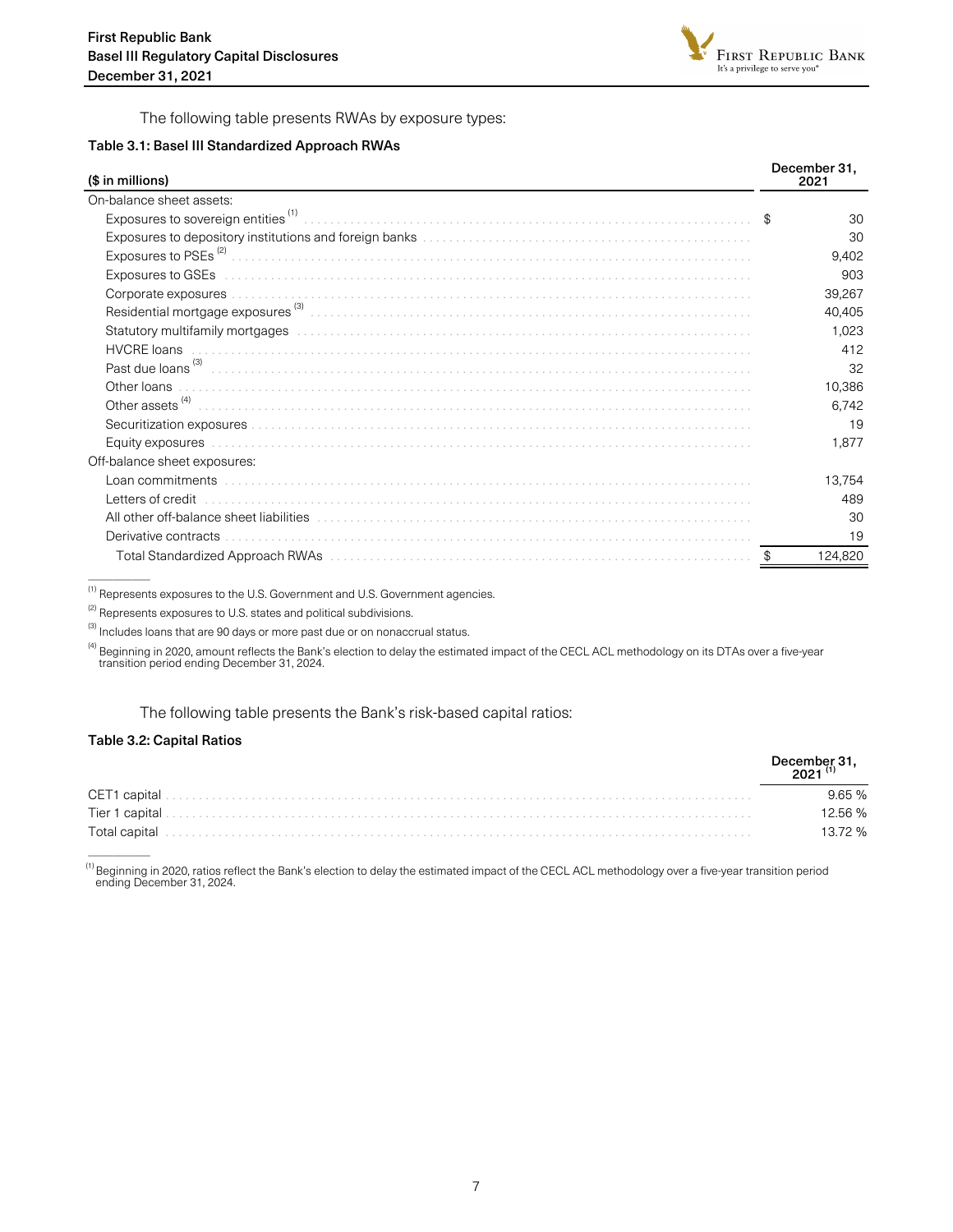

## <span id="page-7-0"></span>4. Capital Conservation Buffer

A "capital conservation buffer" of 2.5% of RWAs is also required under the Basel III Capital Rules. The capital conservation buffer is designed to absorb losses during periods of economic stress. Banking institutions with a CET1 capital ratio above the minimum requirement but below the capital conservation buffer will face constraints on dividends, equity repurchases and compensation based on the amount of the shortfall and "eligible retained income" (that is, the greater of net income for the four calendar quarters preceding the current calendar quarter, net of any distributions and associated tax effects not already reflected in net income, and the average of net income for the four calendar quarters preceding the current calendar quarter).

The capital conservation buffer of a banking organization is the lowest of the following three ratios:

- CET1 capital ratio minus its minimum CET1 capital ratio;
- Tier 1 capital ratio minus its minimum Tier 1 capital ratio; and
- Total capital ratio minus its minimum Total capital ratio.

The following table presents the capital conservation buffer calculations for the Bank:

|               |                               | December 31, 2021                |                                          |  |  |  |  |  |  |
|---------------|-------------------------------|----------------------------------|------------------------------------------|--|--|--|--|--|--|
|               | Capital Ratios <sup>(1)</sup> | <b>Minimum Capital</b><br>Ratios | Capital<br>Conservation<br><b>Buffer</b> |  |  |  |  |  |  |
|               | 965%                          | 4.50 %                           | 5.15%                                    |  |  |  |  |  |  |
|               | 12.56 %                       | 6.00 %                           | 6.56 %                                   |  |  |  |  |  |  |
| Total capital | 13.72%                        | 8.00%                            | 5.72 %                                   |  |  |  |  |  |  |

<sup>(1)</sup> Beginning in 2020, ratios reflect the Bank's election to delay the estimated impact of the CECL ACL methodology over a five-year transition period ending December 31, 2024.

As of December 31, 2021, the Bank's capital conservation buffer was 5.15%, which exceeded the minimum requirement of 2.5%.

There were no limitations on the Bank's distributions or discretionary bonus payments resulting from the capital conservation buffer framework. As of December 31, 2021, the Bank's eligible retained income was \$1.2 billion.

## 5. Credit Risk

## Loans

 $\mathcal{L}$ 

The following credit risk policies are described in "Item 7. Management's Discussion and Analysis of Financial Condition and Results of Operations—Asset Quality," Note 1, "Summary of Significant Accounting Policies" and Note 4, "Loans and Allowance for Credit Losses" in "Item 8. Financial Statements and Supplementary Data" in the 2021 Form 10-K:

- Policy for determining past due or delinquency status
- Policy for placing loans on nonaccrual status
- Policy for returning loans to accrual status
- Definition of and policy for identifying individually assessed loans
- Methodology for estimating ACL
- Policy for charging off uncollectible amounts

 The majority of the Bank's loan portfolio is secured by real estate. A decline in real estate values can negatively impact our ability to recover our investment should the borrower become delinquent. We safeguard against this risk by rarely exceeding a loan-to-value ratio of 80% with respect to real estate lending. Discussion of the Bank's credit risk management process is presented in "Item 1. Business—Lending Activities—Underwriting" and "Item 1. Business—Lending Activities—Credit Risk Management" in the 2021 Form 10-K.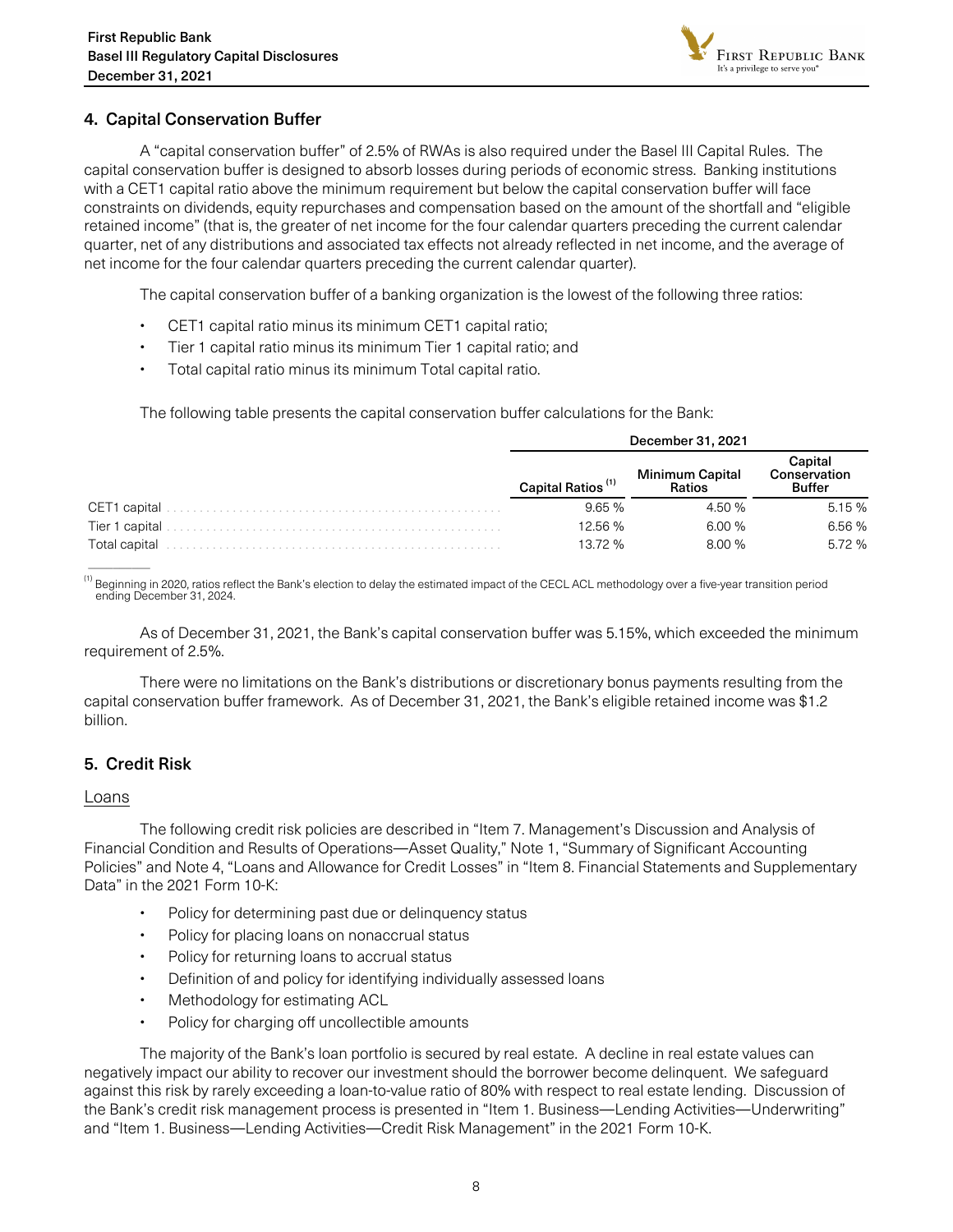

The following table presents the geographical distribution of total loan commitments. The location is based on the property address for real estate secured loans and the borrower's primary address for other loans.

#### Table 5.1: Total Loan Commitment by Geographic Location

|                                        | December 31, 2021              |                               |                     |                                     |                                     |                        |                       |                      |       |                |  |  |  |  |
|----------------------------------------|--------------------------------|-------------------------------|---------------------|-------------------------------------|-------------------------------------|------------------------|-----------------------|----------------------|-------|----------------|--|--|--|--|
|                                        |                                |                               |                     | <b>Percent of Total Commitment</b>  |                                     |                        |                       |                      |       |                |  |  |  |  |
| (\$ in millions)                       | Unpaid<br>Principal<br>Balance | <b>Unfunded</b><br>Commitment | Total<br>Commitment | San<br>Francisco<br><b>Bay Area</b> | <b>New</b><br>York<br>Metro<br>Area | Los<br>Angeles<br>Area | <b>Boston</b><br>Area | San<br>Diego<br>Area | Other | Total          |  |  |  |  |
| <b>Residential real estate</b>         |                                |                               |                     |                                     |                                     |                        |                       |                      |       |                |  |  |  |  |
| Single family <sup>(1)</sup>           | 76,453<br>\$                   | $\mathfrak{P}$                | \$<br>76,453        | 16.5 %                              | 8.4 %                               | 8.9%                   | 4.1 %                 | 1.4%                 | 4.9%  | 44.2 %         |  |  |  |  |
| Home equity lines of credit            | 2,543                          | 6,522                         | 9,065               | 2.4                                 | 0.6                                 | 1.1                    | 0.5                   | 0.2                  | 0.4   | 5.2            |  |  |  |  |
| Single family construction             | 996                            | 991                           | 1,987               | 0.3                                 | 0.2                                 | 0.3                    | 0.1                   | 0.0                  | 0.2   | 1.1            |  |  |  |  |
| Total residential real estate          | 79,992                         | 7,513                         | 87,505              | 19.2                                | 9.2                                 | 10.3                   | 4.7                   | 1.6                  | 5.5   | 50.5           |  |  |  |  |
| Income property                        |                                |                               |                     |                                     |                                     |                        |                       |                      |       |                |  |  |  |  |
| Multifamily<br>.                       | 15,960                         | 395                           | 16,355              | 3.6                                 | 1.6                                 | 2.3                    | 0.4                   | 0.8                  | 0.7   | 9.4            |  |  |  |  |
| Commercial real estate<br>1.1.1        | 8.537                          | 500                           | 9.037               | 2.1                                 | 0.9                                 | 1.2                    | 0.2                   | 0.2                  | 0.7   | 5.3            |  |  |  |  |
| Multifamily/commercial<br>construction | 1,940                          | 1,495                         | 3,435               | 0.3                                 | 0.2                                 | 1.0                    | 0.1                   | 0.1                  | 0.3   | 2.0            |  |  |  |  |
| Total income property [11]             | 26,437                         | 2,390                         | 28,827              | 6.0                                 | 2.7                                 | 4.5                    | 0.7                   | 1.1                  | 1.7   | 16.7           |  |  |  |  |
| <b>Business</b>                        |                                |                               |                     |                                     |                                     |                        |                       |                      |       |                |  |  |  |  |
| Capital call lines of credit           | 11,006                         | 15,311                        | 26,317              | 5.3                                 | 4.9                                 | 1.4                    | 1.1                   | 0.1                  | 2.4   | 15.2           |  |  |  |  |
| Tax-exempt                             | 3,682                          | 357                           | 4,039               | 0.6                                 | 0.4                                 | 0.6                    | 0.3                   | 0.2                  | 0.2   | 2.3            |  |  |  |  |
| Other business                         | 3,965                          | 3,225                         | 7,190               | 1.6                                 | 1.0                                 | 0.6                    | 0.2                   | 0.2                  | 0.7   | 4.3            |  |  |  |  |
| PPP<br>.                               | 555                            |                               | 555                 | 0.2                                 | 0.0                                 | 0.1                    | 0.0                   | 0.0                  | 0.0   | 0.3            |  |  |  |  |
| Total business                         | 19,208                         | 18,893                        | 38,101              | 7.7                                 | 6.3                                 | 2.7                    | 1.6                   | 0.5                  | 3.3   | 22.1           |  |  |  |  |
| Other                                  |                                |                               |                     |                                     |                                     |                        |                       |                      |       |                |  |  |  |  |
| Stock secured <i>manufacturer</i>      | 3,430                          | 5,843                         | 9,273               | 1.1                                 | 0.8                                 | 1.0                    | 0.4                   | 0.2                  | 1.8   | 5.3            |  |  |  |  |
| Other secured                          | 2,456                          | 2,597                         | 5,053               | 0.5                                 | 1.0                                 | 0.1                    | 0.5                   | 0.0                  | 0.8   | 2.9            |  |  |  |  |
| Unsecured<br>.                         | 3,080                          | 1,267                         | 4,347               | 0.9                                 | 0.5                                 | 0.4                    | 0.2                   | 0.1                  | 0.4   | 2.5            |  |  |  |  |
| Total other entrancements              | 8,966                          | 9,707                         | 18,673              | 2.5                                 | 2.3                                 | 1.5                    | 1.1                   | 0.3                  | 3.0   | 10.7           |  |  |  |  |
| Total                                  | \$134,603                      | 38,503<br>\$                  | 173,106<br>\$       | 35.4 %                              | 20.5 %                              | 19.0%                  | 8.1 %                 | 3.5%                 |       | 13.5 % 100.0 % |  |  |  |  |

(1) Includes loans held for sale.

—————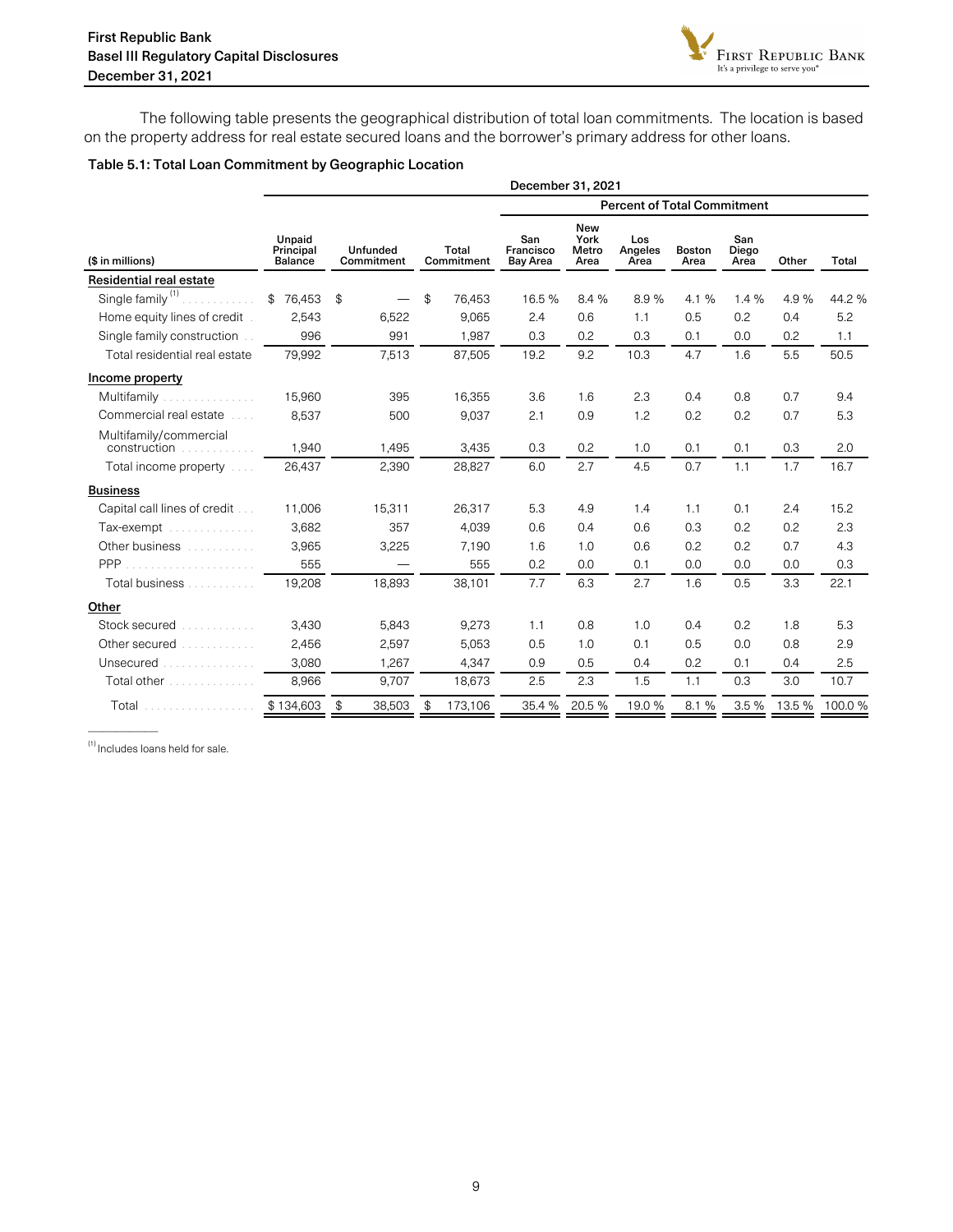

As of December 31, 2021, the total ACL on loans was \$694 million, of which \$653 million and \$41 million were the total ACL on non-individually assessed loans and individually assessed loans, respectively.

The following table presents the geographical distribution of the Bank's individually assessed loans and ACL on individually assessed loans:

#### Table 5.2: Individually Assessed Loans by Geographic Location and ACL on Individually Assessed Loans

|                                                                                                                                                                                                                                      | December 31, 2021 |                                     |    |                                  |    |                        |    |                       |    |                   |       |    |    |               |
|--------------------------------------------------------------------------------------------------------------------------------------------------------------------------------------------------------------------------------------|-------------------|-------------------------------------|----|----------------------------------|----|------------------------|----|-----------------------|----|-------------------|-------|----|----|---------------|
| (\$ in millions)                                                                                                                                                                                                                     |                   | San<br>Francisco<br><b>Bay Area</b> |    | <b>New York</b><br>Metro<br>Area |    | Los<br>Angeles<br>Area |    | <b>Boston</b><br>Area |    | San Diego<br>Area | Other |    |    | Total         |
| Individually Assessed Loans with No Related Allowance                                                                                                                                                                                |                   |                                     |    |                                  |    |                        |    |                       |    |                   |       |    |    |               |
| Single family.                                                                                                                                                                                                                       | \$                | 15                                  | \$ | 27                               | \$ | 28                     | \$ | 8                     | \$ |                   |       | 6  | \$ | 84            |
| Home equity lines of credit                                                                                                                                                                                                          |                   | 1                                   |    | 17                               |    | 6                      |    |                       |    |                   |       |    |    | 25            |
| Multifamily                                                                                                                                                                                                                          |                   | $\mathcal{P}$                       |    |                                  |    |                        |    |                       |    |                   |       |    |    | $\mathcal{P}$ |
| Commercial real estate                                                                                                                                                                                                               |                   |                                     |    | 3                                |    | $\mathcal{P}$          |    |                       |    |                   |       | 6  |    | 11            |
| Multifamily/commercial construction                                                                                                                                                                                                  |                   |                                     |    | 9                                |    |                        |    |                       |    |                   |       |    |    | 9             |
|                                                                                                                                                                                                                                      |                   |                                     |    |                                  |    |                        |    |                       |    |                   |       |    |    |               |
|                                                                                                                                                                                                                                      |                   | 19                                  |    | 56                               |    | 36                     |    | 8                     |    |                   |       | 12 |    | 132           |
| Individually Assessed Loans with Related Allowance                                                                                                                                                                                   |                   |                                     |    |                                  |    |                        |    |                       |    |                   |       |    |    |               |
| Single family                                                                                                                                                                                                                        |                   | 38                                  |    | 78                               |    | 23                     |    | 17                    |    |                   |       | 6  |    | 162           |
| Home equity lines of credit                                                                                                                                                                                                          |                   | 5                                   |    | 6                                |    |                        |    |                       |    |                   |       |    |    | 12            |
| Multifamily                                                                                                                                                                                                                          |                   | 39                                  |    | 69                               |    |                        |    |                       |    |                   |       |    |    | 108           |
| Commercial real estate entrances and contained                                                                                                                                                                                       |                   | 69                                  |    | 53                               |    | 45                     |    |                       |    | 3                 |       | 57 |    | 227           |
| Multifamily/commercial construction [11] Multifamily/commercial construction                                                                                                                                                         |                   | 12                                  |    | 8                                |    |                        |    |                       |    |                   |       |    |    | 20            |
| Tax-exempt.                                                                                                                                                                                                                          |                   | 6                                   |    |                                  |    | 7                      |    | 2                     |    |                   |       |    |    | 15            |
|                                                                                                                                                                                                                                      |                   | 20                                  |    | 6                                |    | 2                      |    |                       |    |                   |       | 11 |    | 40            |
| Other secured <b>Contract Contract of Contract Contract Contract Contract Contract Contract Contract Contract Contract Contract Contract Contract Contract Contract Contract Contract Contract Contract Contract Contract Contra</b> |                   |                                     |    |                                  |    |                        |    |                       |    |                   |       |    |    |               |
| Unsecured.                                                                                                                                                                                                                           |                   | 3                                   |    | 4                                |    | 3                      |    |                       |    |                   |       | 3  |    | 14            |
| Total                                                                                                                                                                                                                                |                   | 192                                 |    | 225                              |    | 80                     |    | 22                    |    | 3                 |       | 77 |    | 599           |
| Total individually assessed loans.                                                                                                                                                                                                   |                   | 211                                 | \$ | 281                              | \$ | 116                    | \$ | 30                    | \$ | 4                 |       | 89 | \$ | 731           |
| ACL on individually assessed loans                                                                                                                                                                                                   | \$                | 11                                  | \$ | 20                               | \$ | 6                      |    |                       | \$ |                   |       | 3  | \$ | 41            |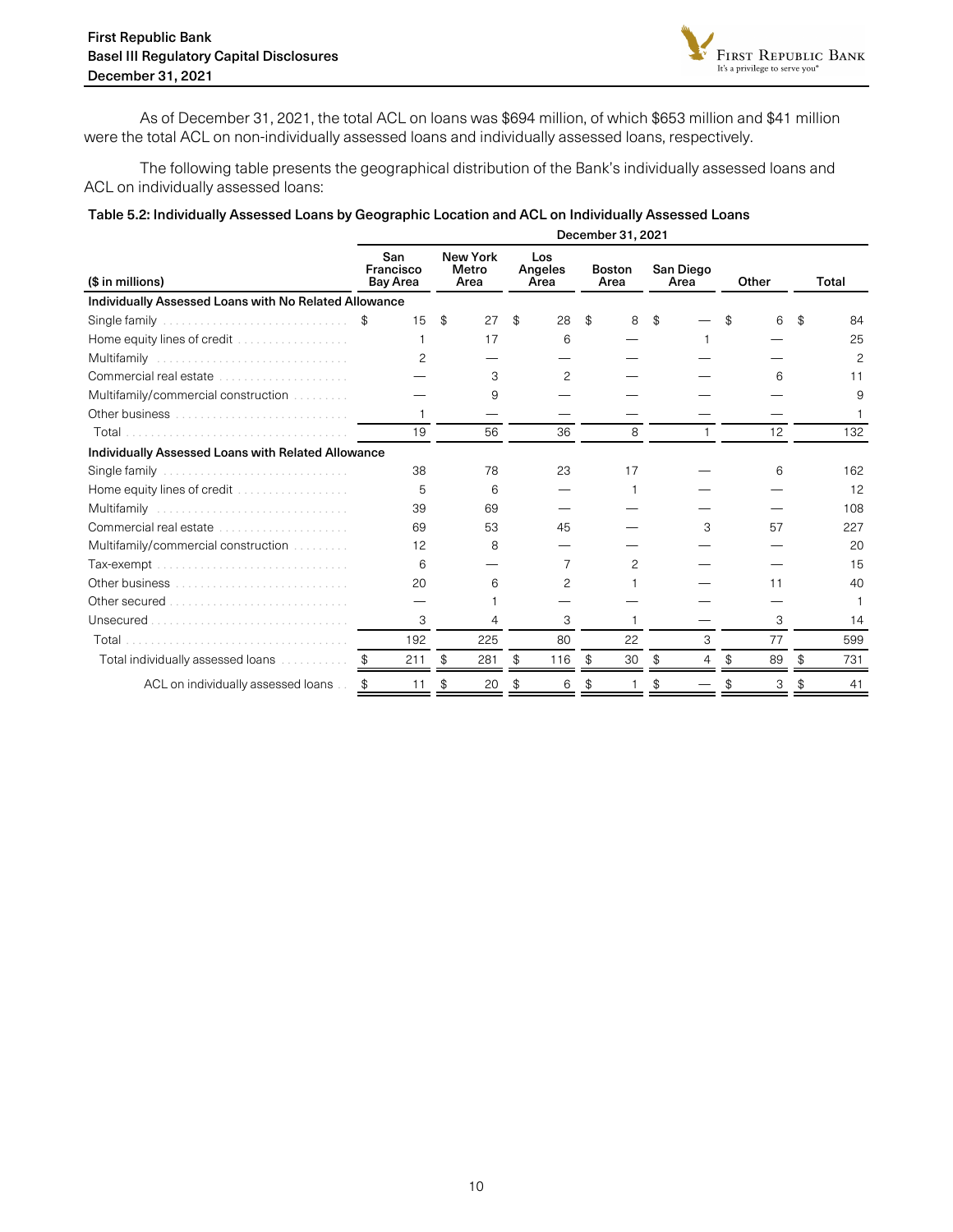

The following table presents the geographical distribution of past due loans:

#### Table 5.3: Past Due Loans by Geographic Location

|                                                                         | December 31, 2021                   |                                  |    |                                  |                       |  |                      |  |       |               |               |                |  |  |
|-------------------------------------------------------------------------|-------------------------------------|----------------------------------|----|----------------------------------|-----------------------|--|----------------------|--|-------|---------------|---------------|----------------|--|--|
| (\$ in millions)                                                        | San<br>Francisco<br><b>Bay Area</b> | <b>New York</b><br>Metro<br>Area |    | Los<br>Angeles<br>Area           | <b>Boston</b><br>Area |  | San<br>Diego<br>Area |  | Other |               |               | <b>Total</b>   |  |  |
| 30 - 89 Days Past Due                                                   |                                     |                                  |    |                                  |                       |  |                      |  |       |               |               |                |  |  |
| <b>Residential real estate</b>                                          |                                     |                                  |    |                                  |                       |  |                      |  |       |               |               |                |  |  |
| Single family                                                           | 6<br>\$                             | $\mathbf{\$}$                    | 8  | \$<br>4                          | \$                    |  | \$                   |  | \$    |               | \$            | 19             |  |  |
|                                                                         | $\mathcal{P}$                       |                                  |    |                                  |                       |  |                      |  |       |               |               | 2              |  |  |
| Total residential real estate entitled and containing                   | 8                                   |                                  | 8  | $\overline{4}$                   |                       |  |                      |  |       |               |               | 21             |  |  |
| Income property                                                         |                                     |                                  |    |                                  |                       |  |                      |  |       |               |               |                |  |  |
|                                                                         |                                     |                                  |    |                                  |                       |  |                      |  |       |               |               |                |  |  |
| <b>Business</b>                                                         |                                     |                                  |    |                                  |                       |  |                      |  |       |               |               |                |  |  |
|                                                                         | 8                                   |                                  | 3  | 3                                |                       |  |                      |  |       | 1             |               | 15             |  |  |
|                                                                         | 16                                  |                                  | 11 | 8                                |                       |  |                      |  |       | $\mathcal{P}$ |               | 37             |  |  |
| 90 Days or More Past Due                                                |                                     |                                  |    |                                  |                       |  |                      |  |       |               |               |                |  |  |
| Residential real estate                                                 |                                     |                                  |    |                                  |                       |  |                      |  |       |               |               |                |  |  |
| Single family entertainment is a substantial state of the Single Single | 5                                   | 21                               |    | 19                               |                       |  |                      |  |       | 3             |               | 48             |  |  |
|                                                                         | $\mathbf{1}$                        | 11                               |    | 6                                |                       |  |                      |  |       |               |               | 19             |  |  |
| Total residential real estate entitled and contained                    | 6                                   |                                  | 32 | 25                               |                       |  |                      |  |       | 3             |               | 67             |  |  |
| Income property                                                         |                                     |                                  |    |                                  |                       |  |                      |  |       |               |               |                |  |  |
| Multifamily                                                             | 2                                   |                                  |    |                                  |                       |  |                      |  |       |               |               | 2              |  |  |
| Commercial real estate                                                  |                                     |                                  | 3  | 2                                |                       |  |                      |  |       |               |               | 5              |  |  |
|                                                                         | 2                                   |                                  | 3  | $\mathcal{P}$                    |                       |  |                      |  |       |               |               | $\overline{7}$ |  |  |
|                                                                         | 8                                   | 35                               |    | 27                               |                       |  |                      |  |       | 3             |               | 74             |  |  |
| Total Past Due Loans \$                                                 | 24                                  | \$                               | 46 | $\boldsymbol{\mathcal{S}}$<br>35 | - \$                  |  | $\$\$                |  | \$    | 5             | $\frac{1}{2}$ | 111            |  |  |

The following table presents the remaining contractual maturities of loans and unfunded loan commitments:

#### Table 5.4: Remaining Contractual Maturities of Loans and Unfunded Loan Commitments

|                  | December 31, 2021 |                              |  |             |  |           |       |         |  |  |  |  |
|------------------|-------------------|------------------------------|--|-------------|--|-----------|-------|---------|--|--|--|--|
| (\$ in millions) |                   | 1 Year or Less >1 to 5 Years |  |             |  | > 5 Years | Total |         |  |  |  |  |
|                  |                   | $18.131$ \$                  |  | $11.318$ \$ |  | 105.154   |       | 134.603 |  |  |  |  |
|                  |                   | 24.222                       |  | 7.229       |  | 7.052     |       | 38.503  |  |  |  |  |
| Total            |                   | 42.353                       |  | 18.547      |  |           |       | 173,106 |  |  |  |  |

<sup>(1)</sup> Includes loans held for sale.

—————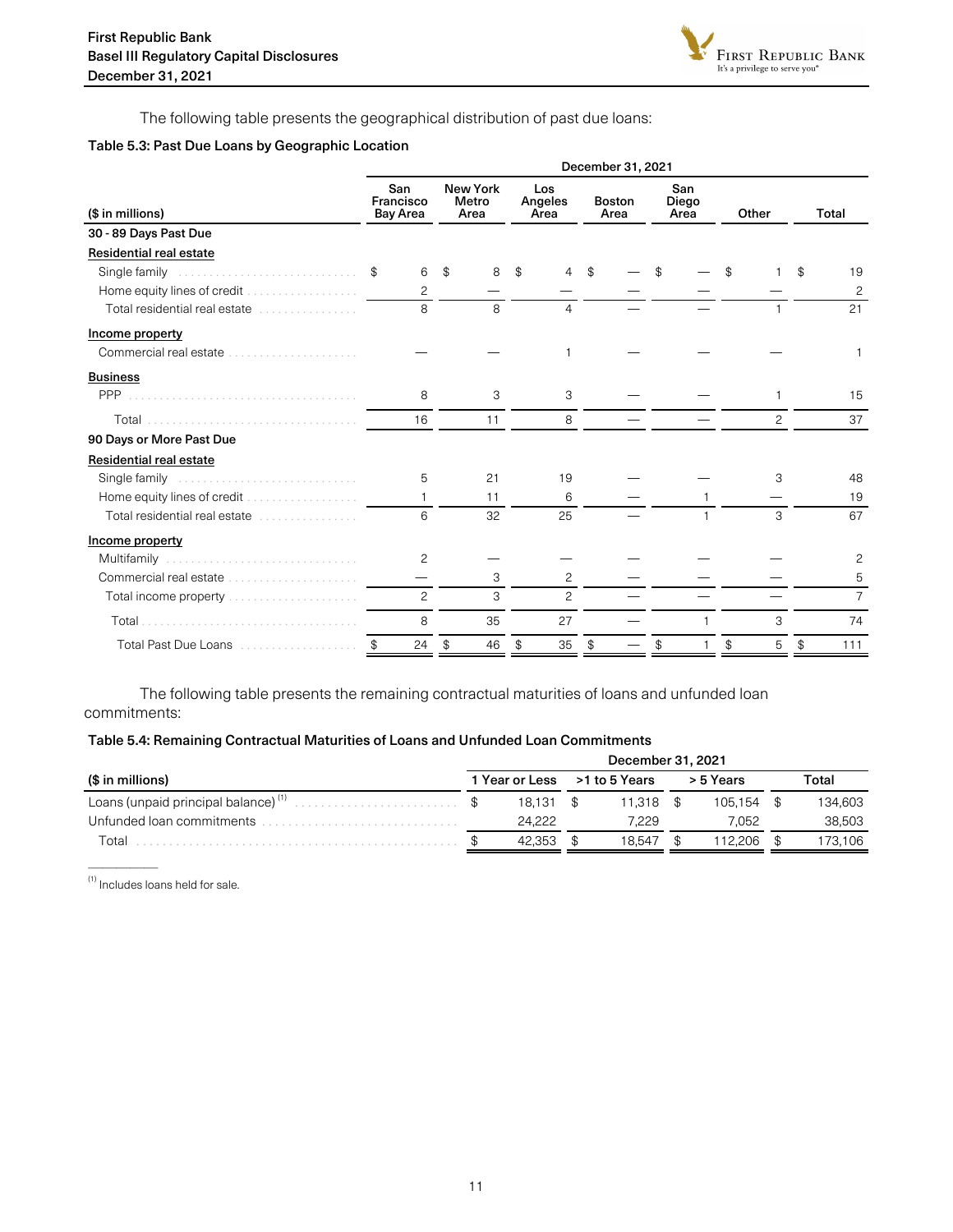

The following table presents information for business, multifamily and commercial real estate loans by industry or property type. For information on other loan categories, refer to Note 4, "Loans and Allowance for Credit Losses" in "Item 8. Financial Statements and Supplementary Data" in the 2021 Form 10-K.

#### Table 5.5: Business, Multifamily and Commercial Real Estate Loans: Total Commitment by Industry or Property Type and Amortized Cost in Past Due, Nonaccrual and Individually Assessed Loans by Industry or Property Type

December 21, 2021

|                                                  |                         |                     |                               |              |                                       |                |            | DECENNEL 31, ZUZ I    |                            |                |                             |                |                   |                                    |                            |                      |
|--------------------------------------------------|-------------------------|---------------------|-------------------------------|--------------|---------------------------------------|----------------|------------|-----------------------|----------------------------|----------------|-----------------------------|----------------|-------------------|------------------------------------|----------------------------|----------------------|
|                                                  |                         |                     |                               |              |                                       |                |            |                       |                            |                |                             |                |                   | <b>Individually Assessed Loans</b> |                            |                      |
|                                                  |                         |                     |                               |              |                                       |                |            | <b>Amortized Cost</b> |                            |                |                             |                |                   |                                    |                            |                      |
| (\$ in millions)                                 |                         | Total<br>Commitment | $30 - 89$<br>Days<br>Past Due |              | 90 Days or<br>More Past<br><b>Due</b> |                | Nonaccrual |                       | Total<br>Amortized<br>Cost |                | <b>With No</b><br>Allowance |                | With<br>Allowance |                                    |                            | Related<br>Allowance |
| <b>Business</b>                                  |                         |                     |                               |              |                                       |                |            |                       |                            |                |                             |                |                   |                                    |                            |                      |
| Private Equity/<br>Venture Capital Funds         | \$                      | 27,244              | \$                            |              | \$                                    |                | \$         |                       | \$                         |                | \$                          |                | \$                |                                    | \$                         |                      |
| Schools/Non-Profit<br>Organizations<br>.         |                         | 5,244               |                               |              |                                       |                |            |                       |                            | 23             |                             |                |                   | 23                                 |                            | 1                    |
| Investment Firms                                 |                         | 1,229               |                               |              |                                       |                |            |                       |                            |                |                             |                |                   |                                    |                            |                      |
| Real Estate Related Entities                     |                         | 1,130               |                               |              |                                       |                |            |                       |                            | $\mathcal{P}$  |                             |                |                   | $\mathcal{P}$                      |                            |                      |
| Professional Service Firms                       |                         | 689                 |                               |              |                                       |                |            |                       |                            | 5              |                             |                |                   | 5                                  |                            | 1                    |
| Aviation/Marine                                  |                         | 475                 |                               |              |                                       |                |            |                       |                            |                |                             |                |                   |                                    |                            |                      |
| Vineyards/Wine                                   |                         | 235                 |                               |              |                                       |                |            |                       |                            | 8              |                             |                |                   | 8                                  |                            |                      |
| Clubs and Membership<br>Organizations<br>.       |                         | 160                 |                               |              |                                       |                |            |                       |                            |                |                             |                |                   |                                    |                            |                      |
| Entertainment Industry                           |                         | 87                  |                               |              |                                       |                |            |                       |                            | 9              |                             |                |                   | 9                                  |                            | 1                    |
|                                                  |                         | 1,053               |                               |              |                                       |                |            | $\mathbf{1}$          |                            | 9              |                             | $\mathbf{1}$   |                   | 8                                  |                            | 1                    |
| Total excluding PPP                              |                         | 37,546              |                               |              |                                       |                |            | $\mathbf{1}$          |                            | 56             |                             | $\mathbf{1}$   |                   | 55                                 |                            | $\overline{4}$       |
| PPP                                              |                         | 555                 |                               | 15           |                                       |                |            |                       |                            |                |                             |                |                   |                                    |                            |                      |
| Total including PPP                              | $\sqrt[6]{\frac{4}{5}}$ | 38,101              | $\frac{1}{2}$                 | 15           | $\frac{1}{2}$                         |                | \$         |                       | \$                         | 56             | $\frac{1}{2}$               | 1              | \$                | 55                                 | $\boldsymbol{\mathcal{S}}$ | $\overline{4}$       |
| Multifamily and<br><b>Commercial Real Estate</b> |                         |                     |                               |              |                                       |                |            |                       |                            |                |                             |                |                   |                                    |                            |                      |
| Multifamily                                      | \$                      | 16,355              | \$                            |              | \$                                    | 2              | \$         | $\overline{c}$        | \$                         | 110            | \$                          | 2              | \$                | 108                                | \$                         | 12                   |
| Mixed Use <i>manufacturers</i> Mixed Use         |                         | 2,237               |                               |              |                                       | 3              |            | $\overline{4}$        |                            | 28             |                             | $\overline{4}$ |                   | 24                                 |                            | $\mathbf{1}$         |
| Office                                           |                         | 2,281               |                               |              |                                       |                |            |                       |                            | 67             |                             |                |                   | 67                                 |                            | 5                    |
| Retail                                           |                         | 1,938               |                               |              |                                       | 2              |            | 3                     |                            | 16             |                             | $\overline{7}$ |                   | 9                                  |                            | 1                    |
| Warehouse/Industrial                             |                         | 1,063               |                               |              |                                       |                |            |                       |                            | 6              |                             |                |                   | 6                                  |                            |                      |
| Hotel<br>.                                       |                         | 504                 |                               |              |                                       |                |            |                       |                            | 111            |                             |                |                   | 111                                |                            | 5                    |
| Healthcare Facility                              |                         | 235                 |                               |              |                                       |                |            |                       |                            |                |                             |                |                   |                                    |                            |                      |
| Restaurant                                       |                         | 140                 |                               | $\mathbf{1}$ |                                       |                |            |                       |                            | $\overline{4}$ |                             |                |                   | $\overline{4}$                     |                            |                      |
|                                                  |                         | 639                 |                               |              |                                       |                |            |                       |                            | 6              |                             |                |                   | 6                                  |                            |                      |
| Total                                            | \$                      | 25,392              | $\mathfrak{L}$                | $\mathbf{1}$ | \$                                    | $\overline{7}$ | \$         | 9                     | $\mathcal{L}$              | 348            | $\mathcal{L}$               | 13             | \$                | 335                                | \$                         | 24                   |

For additional information on loans and unfunded loan commitments, as well as the related ACL, refer to Note 4, "Loans and Allowance for Credit Losses" in "Item 8. Financial Statements and Supplementary Data" in the 2021 Form 10-K.

#### Investment Securities

For information on credit exposures related to investment securities, refer to Note 3, "Investment Securities and Allowance for Credit Losses" in "Item 8. Financial Statements and Supplementary Data" in the 2021 Form 10-K.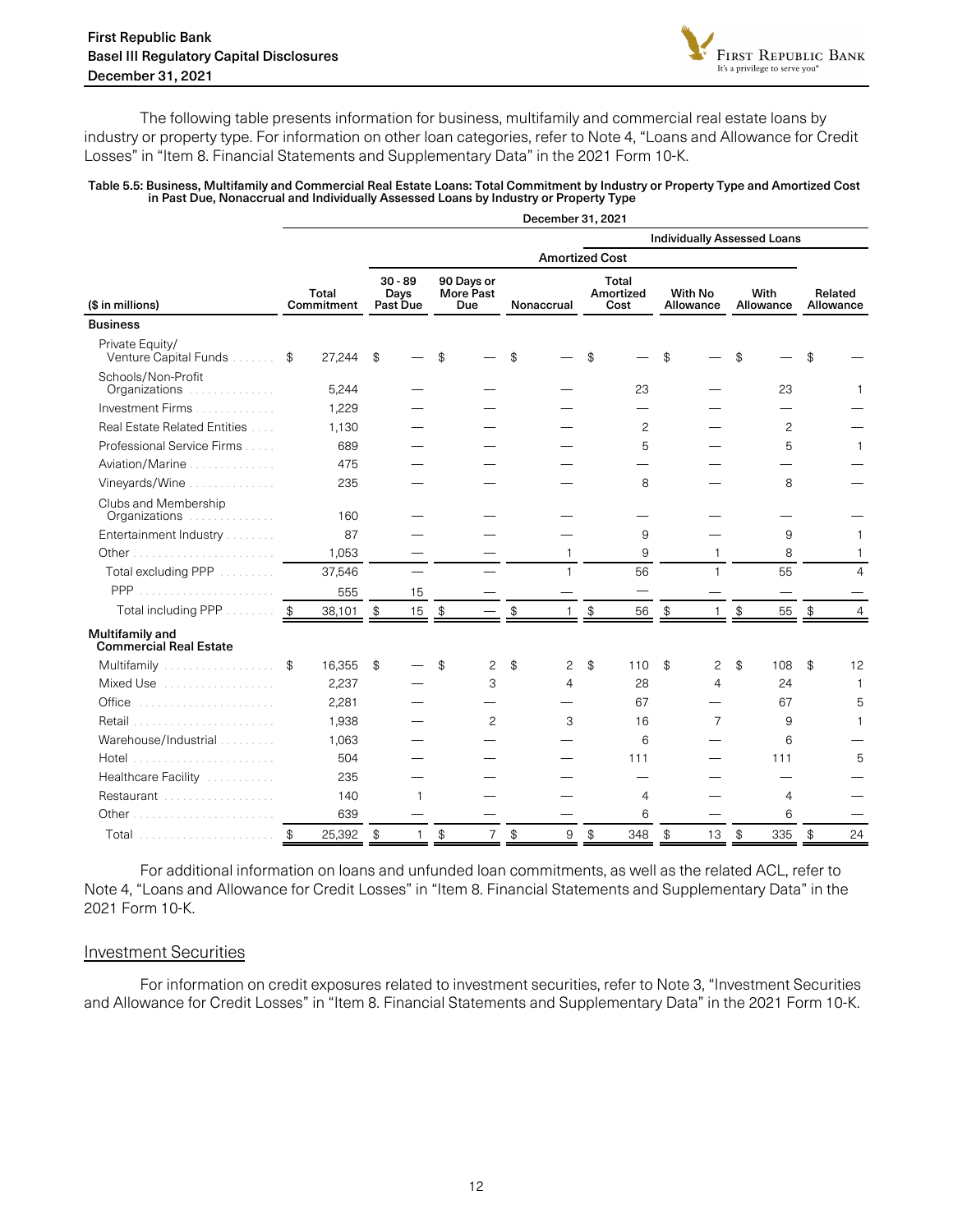

## <span id="page-12-0"></span>6. Counterparty Credit Risk-Related Exposures

The Bank has exposure to various counterparties and routinely executes transactions with the Bank's clients and counterparties in the financial services industry, including commercial banks, brokers, dealers and investment banks. Such transactions may expose the Bank to credit risk in the event of a default by a counterparty. In addition, the Bank's credit risk may be increased in the event that any collateral that the Bank holds cannot be realized upon or is liquidated at prices not sufficient to recover the full amount of the credit or derivative exposure due to the Bank. The Bank posts collateral to certain counterparties to secure exposures to those counterparties. These collateral agreements do not require that additional collateral be posted in the event that the Bank experiences a deterioration in its creditworthiness. In accordance with internal policy on limitations on counterparty exposures, the Bank evaluates its collateral positions on a regular basis as part of its ongoing monitoring of counterparty exposures.

## Foreign Exchange Contracts

The Bank has freestanding derivative assets and liabilities, which consist of foreign exchange contracts executed with clients in which the Bank offsets the client exposure with a financial institution counterparty. The Bank does not retain significant foreign exchange risk. The Bank does retain credit risk, both to the client and the financial institution counterparty, which is evaluated and managed by the Bank in the normal course of its operations. In addition, the Bank has foreign exchange contracts associated with client deposits denominated in various foreign currencies. Management does not currently anticipate non-performance by any of the counterparties.

 Counterparties in foreign exchange derivative contracts are either First Republic clients or financial institution counterparties. The Bank is exposed to the risk that the client or financial institution counterparty will not fulfill its transaction obligations. Such credit risk is not significant and is typically addressed by establishing a credit limit for the client or financial institution.

 Client credit limits are based primarily on credit guidelines established and monitored by the Bank and take into account the client's outstanding debt and general creditworthiness, and collateral held by the Bank. Financial institution counterparty credit risk is managed through credit, contract and settlement limits established and monitored by the Bank. To mitigate this risk, the Bank enters into master netting and bilateral collateral agreements with certain counterparties. These agreements allow the Bank to settle its derivative contracts with such counterparties on a net basis and to offset the net derivative exposure against the related collateral in the event of default. Daily collateral management activities are performed by the Bank in accordance with bilateral netting agreements. Currently, the primary form of collateral related to foreign exchange contracts with the Bank's counterparties is cash.

## Interest Rate Contracts

 The Bank originates certain mortgage loans with the intention of selling these loans to investors. The Bank enters into commitments to originate the loans whereby the interest rate on the loan paid by the borrower is set prior to funding ("interest rate lock commitments"). Such interest rate lock commitments are accounted for as freestanding derivative instruments that do not qualify as hedges. However, the interest rate risk exposure is economically hedged by the forward loan sale commitment to investors. Credit risk associated with these interest rate contracts is nominal.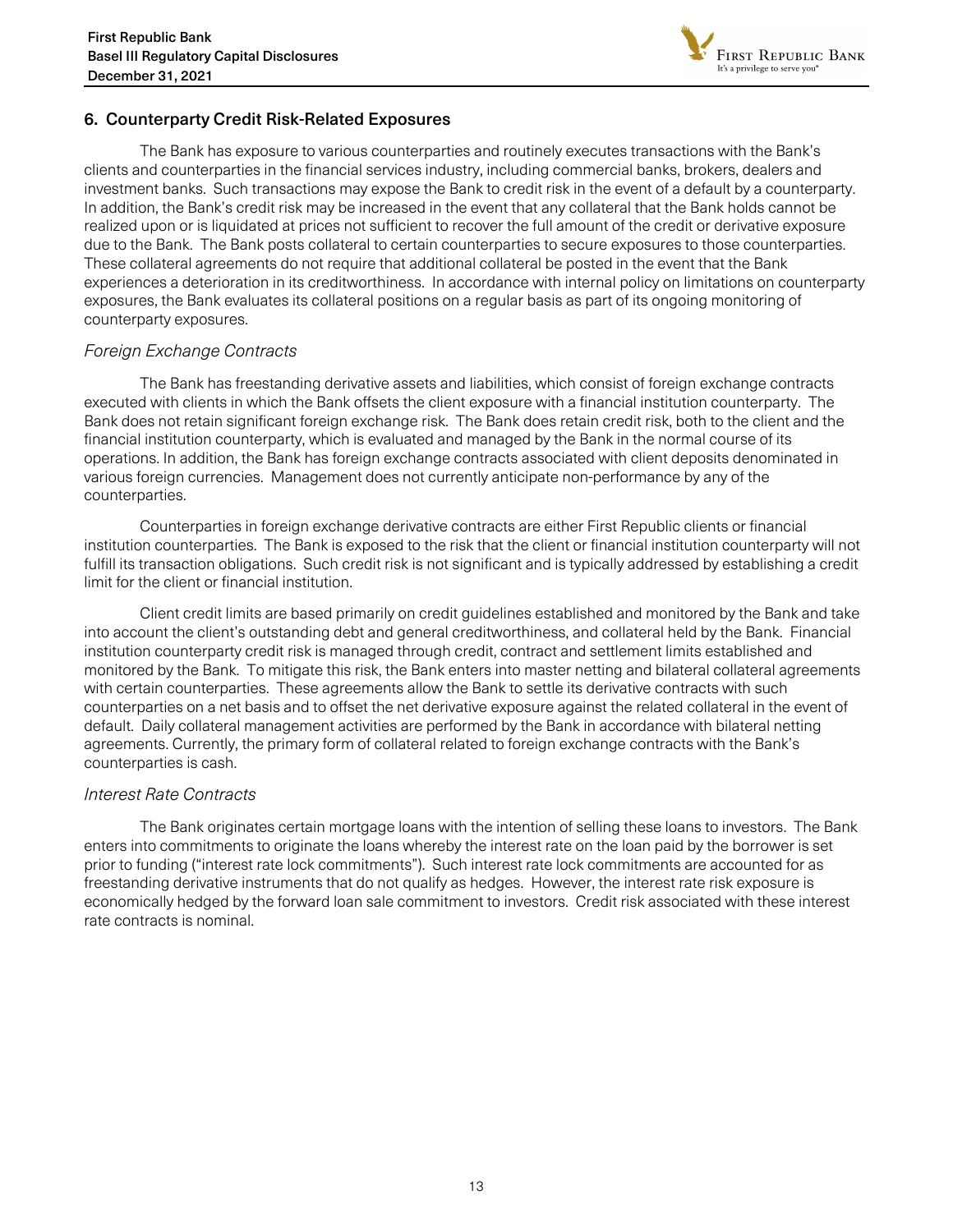

The following table presents the Bank's over-the-counter derivatives:

#### <span id="page-13-0"></span>Table 6.1: Over-the-Counter Derivatives

|                                    | December 31, 2021 |                                                     |       |                     |                                                              |  |  |  |  |  |  |
|------------------------------------|-------------------|-----------------------------------------------------|-------|---------------------|--------------------------------------------------------------|--|--|--|--|--|--|
| (\$ in millions)                   |                   | Notional or<br>Contractual<br>Amount <sup>(1)</sup> |       | Fair<br>Value $(1)$ | <b>Net</b><br>Unsecured<br>Credit<br>Exposure <sup>(2)</sup> |  |  |  |  |  |  |
|                                    |                   | 4.349                                               | $\Re$ | 32                  | \$.<br>5                                                     |  |  |  |  |  |  |
| Interest rate contracts            |                   |                                                     |       |                     |                                                              |  |  |  |  |  |  |
| Total over-the-counter derivatives |                   | 4.354                                               |       | 32                  | Б.                                                           |  |  |  |  |  |  |

(1) Excludes written options and spot contracts for regulatory capital purposes.

<sup>(2)</sup> Represents the amount of credit exposure that is reduced due to the netting of offsetting positive and negative exposures where a valid master netting agreement exists, and collateral is held.

#### Collateral Held

 $\overline{\phantom{a}}$ 

With respect to the Bank's counterparty credit risk, the primary form of collateral is cash. At December 31, 2021, the fair value of cash collateral accepted by the Bank as part of foreign exchange derivative activities was \$60 million.

#### 7. Credit Risk Mitigation

The Bank uses various strategies to mitigate counterparty credit risk, including establishing credit risk appetite measures and setting internal policy limits on acceptable levels of exposure to each counterparty, although there can be no assurance that these strategies will be successful under all circumstances. The Bank also obtains collateral from derivative counterparties to manage overall credit risk. Refer to Section 6, "Counterparty Credit Risk-Related Exposures—Collateral Held" within this document for discussion of collateral related to derivative counterparties.

Certain exposures within the Bank's investment securities portfolios are issued or guaranteed by the U.S. Government, U.S. Government agencies or U.S. Government-sponsored agencies. In addition, PPP loans are guaranteed by the SBA. The following table presents the investment securities and loan exposures that are covered by guarantees and the RWA amounts associated with such exposures:

#### Table 7.1: Exposures Covered by Guarantees

|                                                                                                                       | December 31, 2021  |      |                      |
|-----------------------------------------------------------------------------------------------------------------------|--------------------|------|----------------------|
| (\$ in millions)                                                                                                      | Exposure<br>Amount |      | <b>RWA</b><br>Amount |
| Debt securities available-for-sale:                                                                                   |                    |      |                      |
| Agency residential MBS <sup>(2)</sup>                                                                                 | \$<br>1.878        | - \$ | 375                  |
|                                                                                                                       | 1.485              |      | 245                  |
| Debt securities held-to-maturity:                                                                                     |                    |      |                      |
| U.S. Government-sponsored agency securities entertainment contains and contained a securities of the U.S. Government- | 100                |      | 20                   |
|                                                                                                                       | 1.380              |      | 263                  |
|                                                                                                                       | 2,718              |      |                      |
| Loans:                                                                                                                |                    |      |                      |
| PPP $(3)$                                                                                                             | 545                |      |                      |
| Total                                                                                                                 | 8.106              |      |                      |
|                                                                                                                       |                    |      |                      |

<sup>(1)</sup> Since the Bank has made the AOCI opt-out election, the available-for-sale exposure amount for purposes of risk weighting is the carrying value of the<br>security less any unrealized gain on the exposure plus any unreali

 $^{(2)}$  Issued or guaranteed by U.S. Government agencies or U.S. Government-sponsored agencies.

<sup>(3)</sup> Guaranteed by the SBA.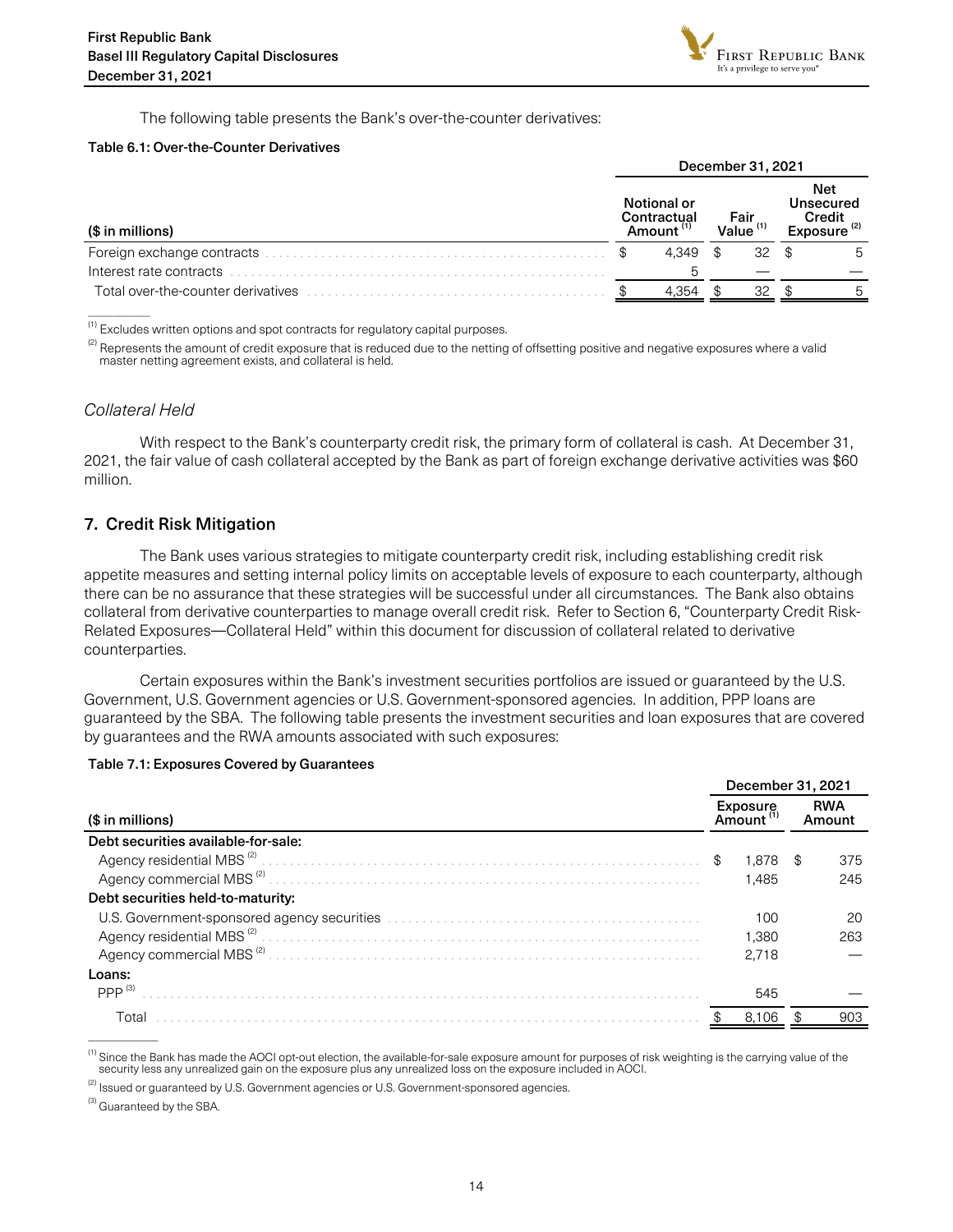

## <span id="page-14-0"></span>8. Securitization

In 2020, the Bank sold single family loans through a securitization ("2020 Securitization") in which the Bank was the sponsor. The Bank retained a portion of the investment securities issued in the securitization, which consist of non-agency residential MBS. As of December 31, 2021, these securitization exposures totaled \$10 million.

In addition to the securitization exposures from the 2020 Securitization, as of December 31, 2021, the Bank had securitization exposures related to other investments in non-agency residential MBS created by third parties, which totaled \$14 million.

Securitization exposures can involve various types of risk, including, but not limited to credit risk and market risk. Information regarding the performance of the underlying credit exposures and relevant market data is evaluated and monitored by the Bank at least quarterly.

For all securitization exposures, the Bank calculates the regulatory capital requirements in accordance with the SSFA to determine the risk-weighting for these assets, which considers the seniority of the Bank's investments in the securitization structure, collateral performance and risk factors inherent in the underlying assets.

The following table presents the Bank's securitization exposures by risk weight range for the non-agency residential MBS:

#### Table 8.1: Securitization Exposures by Risk Weight Range

|                  | December 31, 2021                              |  |                                |  |                            |
|------------------|------------------------------------------------|--|--------------------------------|--|----------------------------|
| (\$ in millions) | On-Balance<br>Sheet<br>Exposure <sup>(1)</sup> |  | <b>RWA</b><br>Amount<br>(SSFA) |  | Requirement <sup>(2)</sup> |
|                  | 20                                             |  | 4                              |  |                            |
|                  |                                                |  | 1 h                            |  |                            |
| Total            | 24                                             |  | 19                             |  |                            |
|                  |                                                |  |                                |  |                            |

<sup>(1)</sup> Since the Bank has made the AOCI opt-out election, the available-for-sale exposure amount for purposes of risk weighting is the carrying value of the<br>security less any net unrealized gain on the exposure plus any net

 $^{(2)}$  Calculated by multiplying the RWA amount by the total risk-based capital ratio of 8%, which represents the minimum to be adequately capitalized.

## 9. Equity Exposures not Subject to Market Risk Capital Rule

The Bank's equity exposures, which are not subject to the Market Risk Capital Rule, include the following investments:

FHLB stock: FHLB stock is redeemable at par and recorded at cost, which approximates fair value. FHLB stock is a statutory investment required by regulation as part of FHLB membership.

LIHTC investments: LIHTC investments are accounted for using a proportional amortization method, whereby the initial cost of the Bank's LIHTC investments is amortized over the life of the investment. Under the proportional amortization method, amortization expense recognized in each period is based on the amount of tax credits and other tax benefits for the period as a percentage of expected total tax credits and other tax benefits of the investment. Amortization expense is presented as a component of provision for income taxes on the statement of income. Such investments are designed to generate a return primarily through the realization of federal tax credits.

Investments in mutual funds and marketable equity securities: Mutual funds and marketable equity securities have readily determinable fair values and are recorded at fair value, with changes in fair value recognized in earnings.

Other investments: Other investments consist of equity investments without readily determinable fair values. These investments are accounted for under the equity method or at cost less impairment, adjusted for observable price changes of the same or similar investment. Equity method investments are recorded at cost and subsequently adjusted for allocated earnings or losses, as well as for cash distributions. Such investments are periodically evaluated for impairment.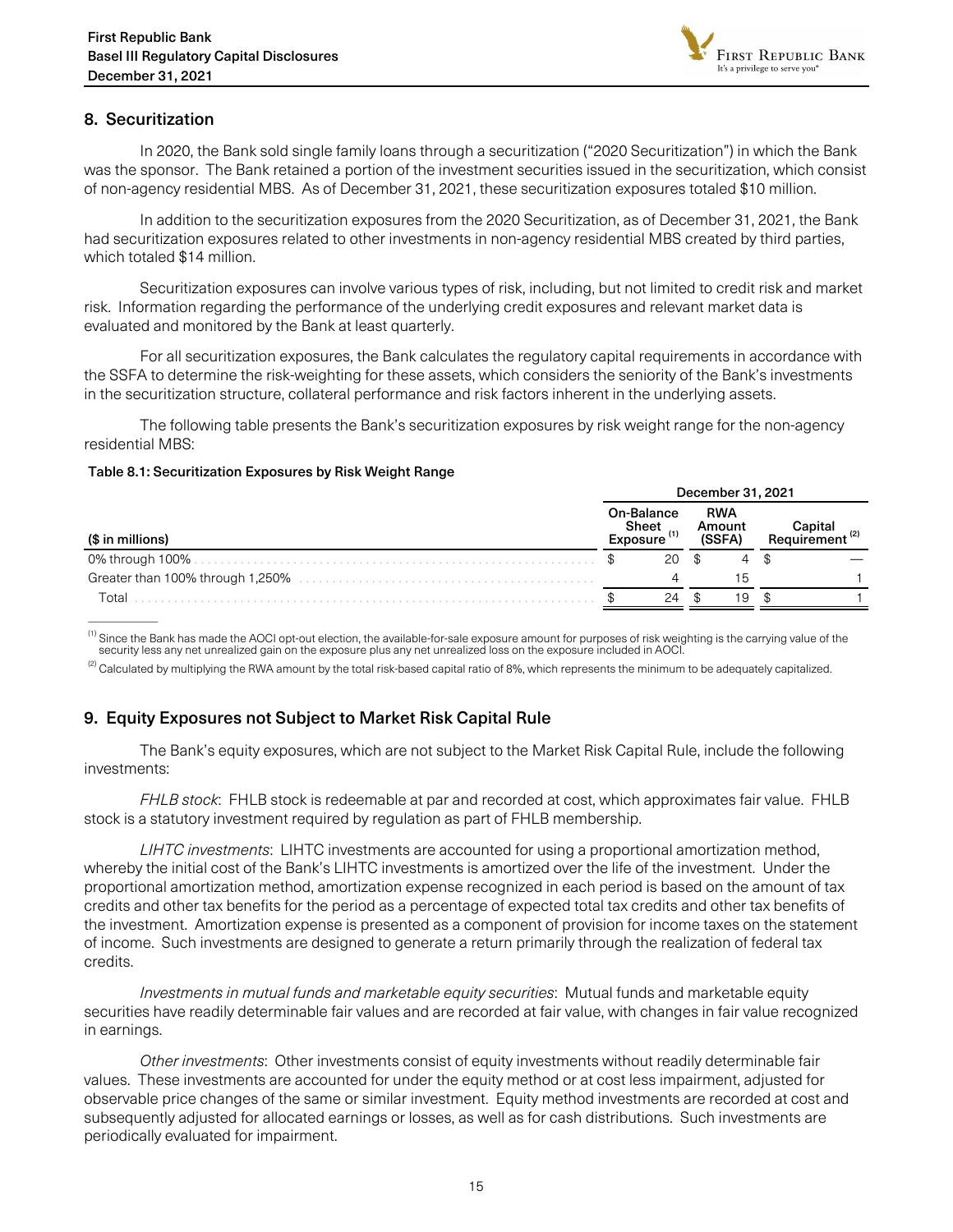

<span id="page-15-0"></span> Latent revaluation gains and losses are unrealized gains and losses, which are not recognized in the Bank's balance sheets or statements of income and comprehensive income. Since the carrying value of the Bank's equity method investments and non-marketable equity securities approximates their fair value, management believes that any unrealized latent revaluation gains or losses that may exist are immaterial.

 Investments in separate account life insurance: Investments in separate account life insurance are initially recorded at cost and the carrying value of the investment is subsequently adjusted quarterly to its cash surrender value. The Bank recognizes the resulting income or loss in noninterest income. The carrying amount of investments in separate account life insurance reflects the total cash surrender value of each policy, which approximates fair value.

The following table presents the RWA amount and capital requirements for the Bank's equity exposures:

#### Table 9.1: Equity Exposures by Type and Risk Weight

|                                                | December 31, 2021 |                                                                                                             |    |                      |    |                                        |    |     |
|------------------------------------------------|-------------------|-------------------------------------------------------------------------------------------------------------|----|----------------------|----|----------------------------------------|----|-----|
| (\$ in millions)                               |                   | Non-Publicly<br><b>Publicly</b><br>Traded<br>Traded<br>Exposures <sup>(1)</sup><br>Exposures <sup>(1)</sup> |    | <b>RWA</b><br>Amount |    | Capital<br>Requirements <sup>(2)</sup> |    |     |
| Simple Risk-Weight Approach: (3)               |                   |                                                                                                             |    |                      |    |                                        |    |     |
| 20% risk weight:                               |                   |                                                                                                             |    |                      |    |                                        |    |     |
| FHLB stock                                     |                   | $115 - $$                                                                                                   |    |                      | \$ | 23                                     | \$ | 2   |
| 100% risk weight:                              |                   |                                                                                                             |    |                      |    |                                        |    |     |
| <b>LIHTC</b> investments                       |                   | 1,220                                                                                                       |    |                      |    | 1,220                                  |    | 98  |
| Marketable equity securities                   |                   |                                                                                                             |    | 6                    |    | 6                                      |    |     |
| Other investments                              |                   | 80                                                                                                          |    |                      |    | 80                                     |    | 6   |
| Other Risk-Weighting Approaches: (4)           |                   |                                                                                                             |    |                      |    |                                        |    |     |
| Investments in separate account life insurance |                   | 121                                                                                                         |    |                      |    | 543                                    |    | 43  |
| Mutual funds                                   |                   |                                                                                                             |    | 22                   |    | 5                                      |    |     |
| Total                                          |                   | 1,536                                                                                                       | \$ | 28                   |    | 1.877                                  |    | 149 |
|                                                |                   |                                                                                                             |    |                      |    |                                        |    |     |

 $<sup>(1)</sup>$  For non-publicly traded exposures, the amount represents cost. For publicly traded exposures, the amount represents fair value.</sup>

 $^{(2)}$  Calculated by multiplying the RWA amount by the total risk-based capital ratio of 8%, which represents the minimum to be adequately capitalized.

<sup>(3)</sup> The Bank applies the simple risk-weight approach to equity exposures that are not mutual funds or other investment funds.

<sup>(4)</sup> The Bank applies the full look-through, simple modified look-through or alternative modified look-through approach to equity exposures that are mutual funds and other investment funds.

There were no net realized gains or losses arising from sales of marketable equity securities for the quarter ended December 31, 2021.

## 10. Interest Rate Risk for Non-Trading Activities

See "Interest Rate Risk Management" in "Item 7A. Quantitative and Qualitative Disclosures About Market Risk" in the 2021 Form 10-K for information on interest rate risk for non-trading activities.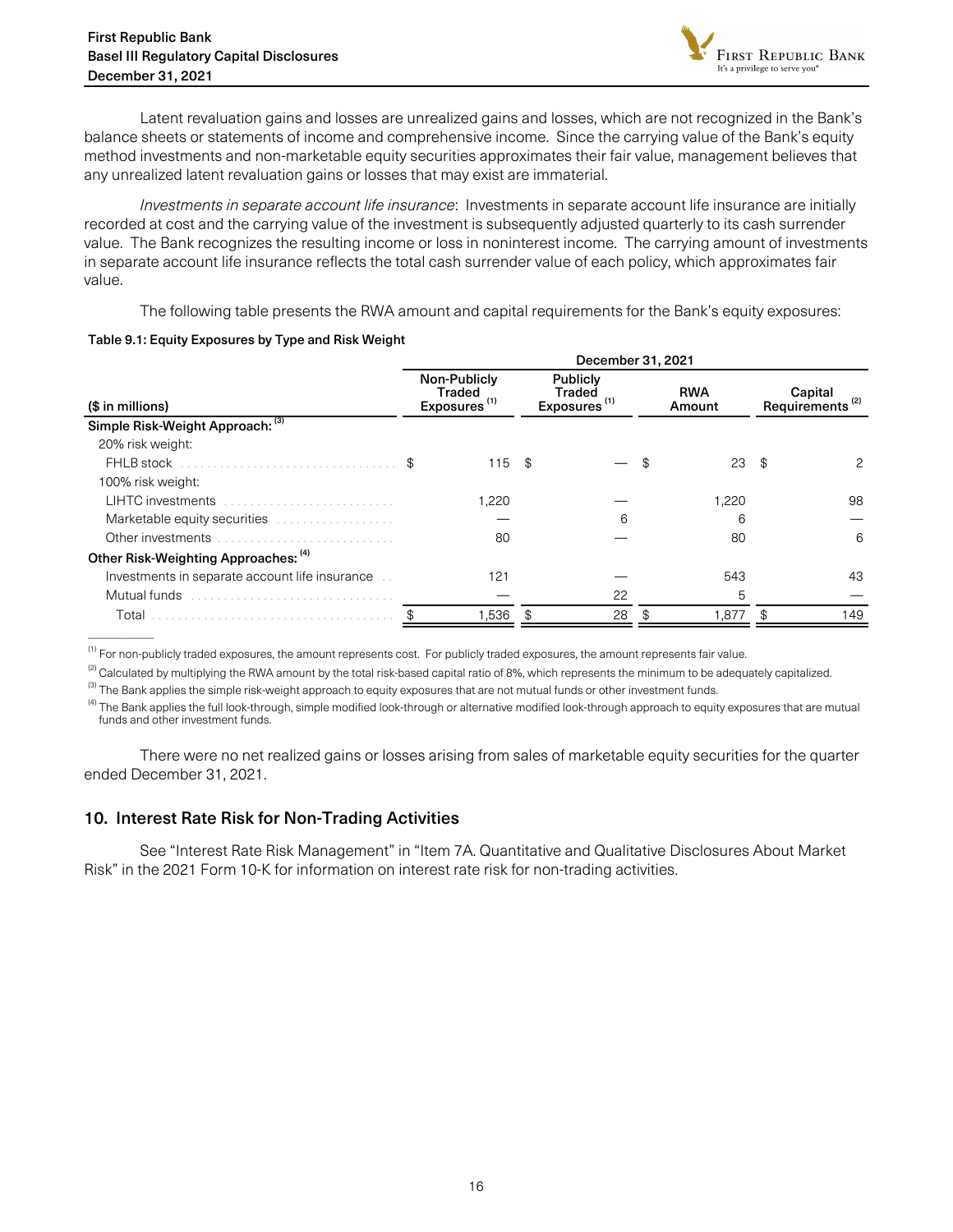

## Information Regarding Forward-Looking Statements

<span id="page-16-0"></span>This document and our 2021 Form 10-K contain forward-looking statements within the meaning of the Private Securities Litigation Reform Act of 1995. Statements in this document and our 2021 Form 10-K that are not historical facts are hereby identified as "forward-looking statements" for the purpose of the safe harbor provided by Section 21E of the Securities Exchange Act of 1934, as amended (the "Exchange Act"). Any statements about our expectations, beliefs, plans, predictions, forecasts, objectives, assumptions or future events or performance are not historical facts and may be forward-looking. These statements are often, but not always, made through the use of words or phrases such as "anticipates," "believes," "can," "could," "may," "predicts," "potential," "should," "will," "estimates," "plans," "projects," "continuing," "ongoing," "expects," "intends" and similar words or phrases. Accordingly, these statements are only predictions and involve estimates, known and unknown risks, assumptions and uncertainties. Our actual results could differ materially from those expressed or anticipated in such forwardlooking statements as a result of risks and uncertainties more fully described under "Item 1A. Risk Factors" in our 2021 Form 10-K.

 Forward-looking statements involving such risks and uncertainties include, but are not limited to, statements regarding: projections of loans, assets, deposits, liabilities, revenues, expenses, tax liabilities, net income, capital expenditures, liquidity, dividends, capital structure, investments or other financial items; expectations regarding the banking and wealth management industries; descriptions of plans or objectives of management for future operations, products or services; forecasts of future economic conditions generally and in our market areas in particular, which may affect the ability of borrowers to repay their loans and the value of real property or other property held as collateral for such loans; our opportunities for growth and our plans for expansion (including opening new offices); expectations about the performance of any new offices; projections about the amount and the value of intangible assets, as well as amortization of recorded amounts; future provisions for credit losses on loans and debt securities, as well as for unfunded loan commitments; changes in nonperforming assets; expectations regarding the impact and duration of COVID-19; expectations regarding our executive transitions; projections about future levels of loan originations or loan repayments; projections regarding costs, including the impact on our efficiency ratio; and descriptions of assumptions underlying or relating to any of the foregoing.

Factors that could cause actual results to differ from those discussed in the forward-looking statements include, but are not limited to: significant competition to attract and retain banking and wealth management customers, from both traditional and non-traditional financial services and technology companies; our ability to recruit and retain key managers, employees and board members including in connection with the search for our next chief executive officer; natural or other disasters, including earthquakes, wildfires, pandemics or acts of terrorism affecting the markets in which we operate; the adverse effects of climate change on our business, clients, and counterparties; the negative impacts and disruptions resulting from COVID-19 on our colleagues and clients, the communities we serve and the domestic and global economy, which may have an adverse effect on our business, financial position and results of operations; interest rate risk and credit risk; our ability to maintain and follow high underwriting standards; economic and market conditions, including those affecting the valuation of our investment securities portfolio and credit losses on our loans and debt securities; real estate prices generally and in our markets; our geographic and product concentrations; demand for our products and services; developments and uncertainty related to the future use and availability of some reference rates, such as the London Interbank Offered Rate and the 11th District Monthly Weighted Average Cost of Funds Index, as well as other alternative reference rates; the regulatory environment in which we operate, our regulatory compliance and future regulatory requirements; any future changes to regulatory capital requirements; legislative and regulatory actions affecting us and the financial services industry, such as the Dodd-Frank Act, including increased compliance costs, limitations on activities and requirements to hold additional capital, as well as changes to the Dodd-Frank Act pursuant to the Economic Growth, Regulatory Relief, and Consumer Protection Act; our ability to avoid litigation and its associated costs and liabilities; future FDIC special assessments or changes to regular assessments; fraud, cybersecurity and privacy risks; and custom technology preferences of our customers and our ability to successfully execute on initiatives relating to enhancements of our technology infrastructure, including client-facing systems and applications.

 For a discussion of these and other risks and uncertainties, see "Item 1A. Risk Factors" in our 2021 Form 10- K and any subsequent reports filed by First Republic under the Exchange Act. These filings are available in the Investor Relations section of our website. All forward-looking statements are necessarily only estimates of future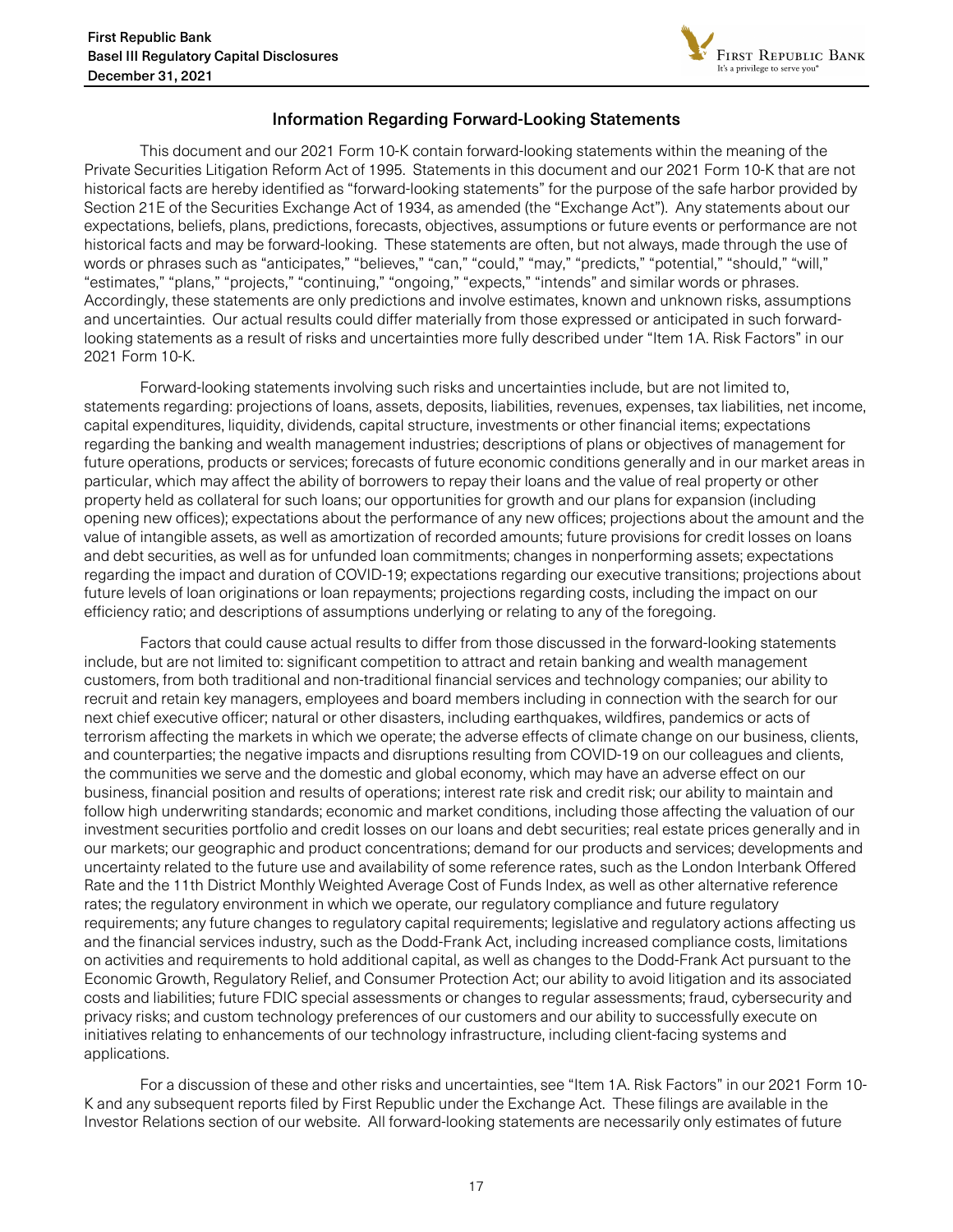

results, and there can be no assurance that actual results will not differ materially from expectations, and, therefore, you are cautioned not to place undue reliance on such statements. Any forward-looking statements are qualified in their entirety by reference to the factors discussed in our 2021 Form 10-K and our other public filings under the Exchange Act. Further, any forward-looking statement speaks only as of the date on which it is made, and we undertake no obligation to update any forward-looking statement to reflect events or circumstances after the date on which the statement is made or to reflect the occurrence of unanticipated events.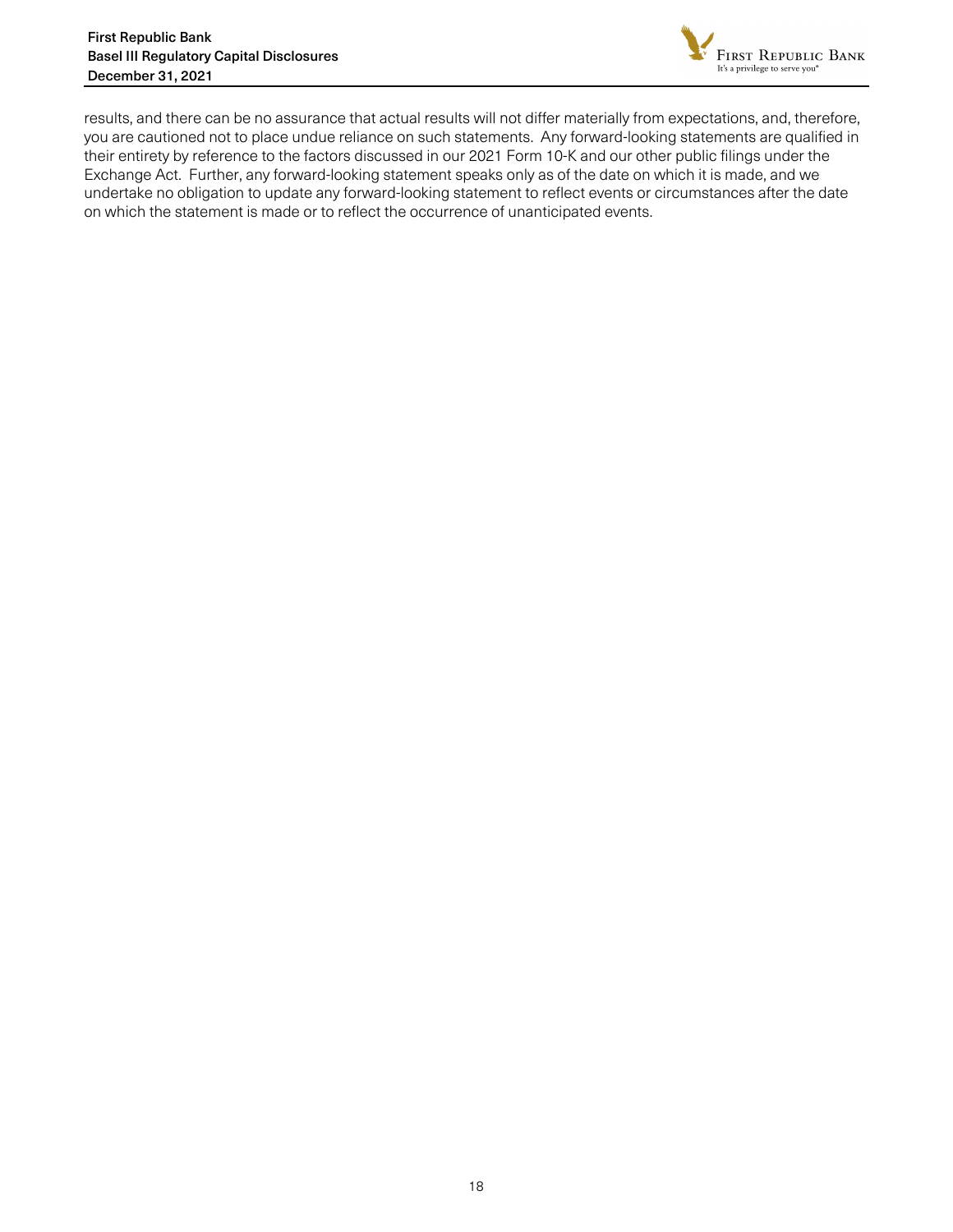

# Exhibit A: Cross-Reference Table

<span id="page-18-0"></span>

|     | <b>Disclosure Requirement</b>                                                                                                                                            | <b>Disclosure Location</b>                                                                                                                                                                                                                                                                                                                                                                    | <b>Basel III</b><br>Regulatory<br>Capital<br><b>Disclosures</b><br>Page | Form<br>10-K Page                           |
|-----|--------------------------------------------------------------------------------------------------------------------------------------------------------------------------|-----------------------------------------------------------------------------------------------------------------------------------------------------------------------------------------------------------------------------------------------------------------------------------------------------------------------------------------------------------------------------------------------|-------------------------------------------------------------------------|---------------------------------------------|
|     | <b>Table 1 - Scope of Application</b>                                                                                                                                    |                                                                                                                                                                                                                                                                                                                                                                                               |                                                                         |                                             |
|     | <b>Qualitative Disclosures</b>                                                                                                                                           |                                                                                                                                                                                                                                                                                                                                                                                               |                                                                         |                                             |
| (a) | The name of the top corporate entity in the group to<br>which subpart D of this part applies.                                                                            | <b>Basel III Regulatory Capital Disclosures:</b><br>1. Introduction                                                                                                                                                                                                                                                                                                                           | 4                                                                       |                                             |
|     |                                                                                                                                                                          | 2021 Form 10-K:<br>- Item 1. Business-General<br>- Item 8. Financial Statements and Supplementary<br>Data:<br>Note 1. Summary of Significant Accounting Policies                                                                                                                                                                                                                              |                                                                         | 7<br>135                                    |
| (b) | A brief description of the differences in the basis for<br>consolidating entities for accounting and regulatory<br>purposes, with a description of those entities:       | Not applicable. The Bank does not have a difference<br>in the basis of consolidation for accounting and<br>regulatory purposes.                                                                                                                                                                                                                                                               |                                                                         |                                             |
|     | (1) That are fully consolidated;                                                                                                                                         | <b>Basel III Regulatory Capital Disclosures:</b>                                                                                                                                                                                                                                                                                                                                              |                                                                         |                                             |
|     | (2) That are deconsolidated and deducted from total<br>capital;                                                                                                          | 1. Introduction                                                                                                                                                                                                                                                                                                                                                                               | 4                                                                       |                                             |
|     | (3) For which the total capital requirement is<br>deducted; and                                                                                                          |                                                                                                                                                                                                                                                                                                                                                                                               |                                                                         |                                             |
|     | (4) That are neither consolidated nor deducted (for<br>example, where the investment in the entity is<br>assigned a risk weight in accordance with this<br>subpart).     |                                                                                                                                                                                                                                                                                                                                                                                               |                                                                         |                                             |
| (c) | Any restrictions, or other major impediments, on<br>transfer of funds or total capital within the group.                                                                 | <b>Basel III Regulatory Capital Disclosures:</b><br>1. Introduction                                                                                                                                                                                                                                                                                                                           | 4                                                                       |                                             |
|     | <b>Quantitative Disclosures</b>                                                                                                                                          |                                                                                                                                                                                                                                                                                                                                                                                               |                                                                         |                                             |
| (d) | The aggregate amount of surplus capital of insurance<br>subsidiaries included in the total capital of the<br>consolidated group.                                         | Not applicable. The Bank does not have insurance<br>subsidiaries.                                                                                                                                                                                                                                                                                                                             |                                                                         |                                             |
|     |                                                                                                                                                                          | <b>Basel III Regulatory Capital Disclosures:</b><br>1. Introduction                                                                                                                                                                                                                                                                                                                           | 4                                                                       |                                             |
| (e) | The aggregate amount by which actual total capital is<br>less than the minimum total capital requirement in all<br>subsidiaries, with total capital requirements and the | Not applicable. Actual total capital exceeds the<br>minimum total capital requirements.                                                                                                                                                                                                                                                                                                       |                                                                         |                                             |
|     | name(s) of the subsidiaries with such deficiencies.                                                                                                                      | <b>Basel III Regulatory Capital Disclosures:</b><br>1. Introduction                                                                                                                                                                                                                                                                                                                           | 4                                                                       |                                             |
|     | <b>Table 2 - Capital Structure</b>                                                                                                                                       |                                                                                                                                                                                                                                                                                                                                                                                               |                                                                         |                                             |
|     | <b>Qualitative Disclosures</b>                                                                                                                                           |                                                                                                                                                                                                                                                                                                                                                                                               |                                                                         |                                             |
| (a) | Summary information on the terms and conditions of<br>the main features of all regulatory capital instruments.   2. Capital Structure                                    | <b>Basel III Regulatory Capital Disclosures:</b>                                                                                                                                                                                                                                                                                                                                              | 5                                                                       |                                             |
|     |                                                                                                                                                                          | 2021 Form 10-K:<br>- Item 7. Management's Discussion and Analysis of<br>Financial Condition and Results of Operations-<br>Liquidity and Capital Resources-Regulatory Capital<br>Components and Ratios<br>- Item 8. Financial Statements and Supplementary<br>Data:<br>Note 13. Borrowings<br>Note 17. Preferred Stock<br>Note 18, Common Stock and Stock Plans<br>Note 23. Regulatory Capital |                                                                         | 124<br>174-175<br>183-185<br>185<br>192-193 |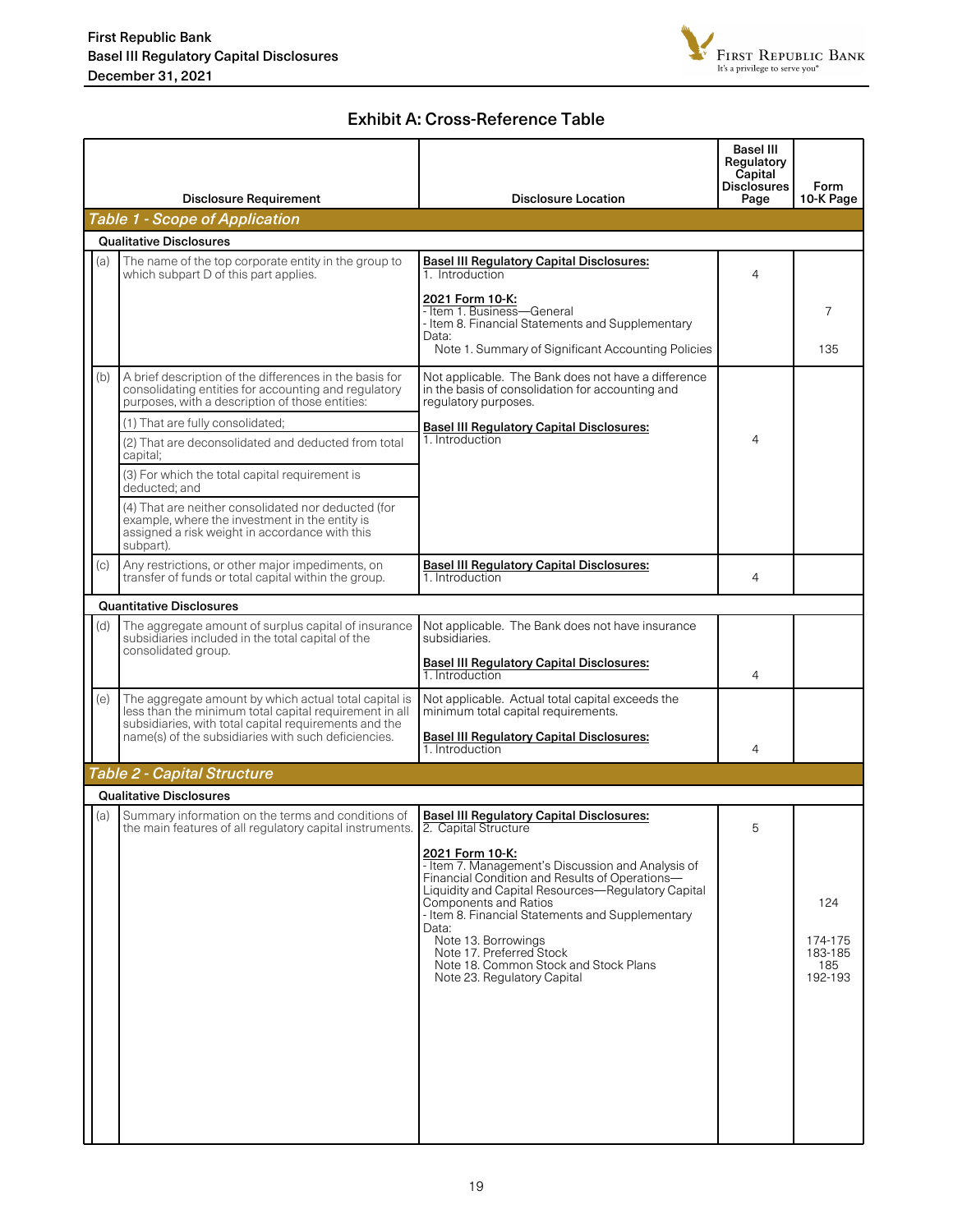

|     | <b>Disclosure Requirement</b>                                                                                                                                | <b>Disclosure Location</b>                                                                                                                                                                                                                                                                    | <b>Basel III</b><br>Regulatory<br>Capital<br>Disclosures<br>Page | Form<br>10-K Page |
|-----|--------------------------------------------------------------------------------------------------------------------------------------------------------------|-----------------------------------------------------------------------------------------------------------------------------------------------------------------------------------------------------------------------------------------------------------------------------------------------|------------------------------------------------------------------|-------------------|
|     | <b>Table 2 - Capital Structure (continued)</b>                                                                                                               |                                                                                                                                                                                                                                                                                               |                                                                  |                   |
|     | <b>Quantitative Disclosures</b>                                                                                                                              |                                                                                                                                                                                                                                                                                               |                                                                  |                   |
| (b) | The amount of CET1 capital, with separate disclosure                                                                                                         | <b>Basel III Regulatory Capital Disclosures:</b>                                                                                                                                                                                                                                              |                                                                  |                   |
|     | ot:                                                                                                                                                          | Table 2.1: Capital Structure                                                                                                                                                                                                                                                                  | 5                                                                |                   |
|     | (1) Common stock and related surplus;                                                                                                                        | 2021 Form 10-K:                                                                                                                                                                                                                                                                               |                                                                  |                   |
|     | (2) Retained earnings;                                                                                                                                       | - Item 7. Management's Discussion and Analysis of<br>Financial Condition and Results of Operations-                                                                                                                                                                                           |                                                                  |                   |
|     | (3) Common equity minority interest;                                                                                                                         | Liquidity and Capital Resources-Regulatory Capital                                                                                                                                                                                                                                            |                                                                  |                   |
|     | $(4)$ AOCI; and                                                                                                                                              | <b>Components and Ratios</b>                                                                                                                                                                                                                                                                  |                                                                  | 124               |
|     | (5) Regulatory adjustments and deductions made to<br>CET1 capital.                                                                                           | 12/31/2021 Call Report:<br>- Schedule RC-R                                                                                                                                                                                                                                                    |                                                                  |                   |
| (c) | The amount of Tier 1 capital, with separate disclosure<br>of:                                                                                                |                                                                                                                                                                                                                                                                                               |                                                                  |                   |
|     | (1) Additional Tier 1 capital elements, including<br>additional Tier 1 capital instruments and Tier 1<br>minority interest not included in CET1 capital; and |                                                                                                                                                                                                                                                                                               |                                                                  |                   |
|     | (2) Regulatory adjustments and deductions made to<br>Tier 1 capital.                                                                                         |                                                                                                                                                                                                                                                                                               |                                                                  |                   |
| (d) | The amount of Total capital, with separate disclosure<br>of:                                                                                                 |                                                                                                                                                                                                                                                                                               |                                                                  |                   |
|     | (1) Tier 2 capital elements, including Tier 2 capital<br>instruments and Total capital minority interest not<br>included in Tier 1 capital; and              |                                                                                                                                                                                                                                                                                               |                                                                  |                   |
|     | (2) Regulatory adjustments and deductions made to<br>Total capital.                                                                                          |                                                                                                                                                                                                                                                                                               |                                                                  |                   |
|     | Table 3 - Capital Adequacy                                                                                                                                   |                                                                                                                                                                                                                                                                                               |                                                                  |                   |
|     | <b>Qualitative Disclosures</b>                                                                                                                               |                                                                                                                                                                                                                                                                                               |                                                                  |                   |
| (a) | A summary discussion of the FDIC-supervised<br>institution's approach to assessing the adequacy of<br>its capital to support current and future activities.  | <b>Basel III Regulatory Capital Disclosures:</b><br>3. Capital Adequacy                                                                                                                                                                                                                       | 6                                                                |                   |
|     |                                                                                                                                                              | 2021 Form 10-K:<br>- Item 1. Business-Supervision and Regulation-<br><b>Capital Requirements</b><br>- Item 7. Management's Discussion and Analysis of<br>Financial Condition and Results of Operations-<br>Liquidity and Capital Resources-Regulatory Capital<br><b>Components and Ratios</b> |                                                                  | $20 - 21$<br>124  |
|     | <b>Quantitative Disclosures</b>                                                                                                                              |                                                                                                                                                                                                                                                                                               |                                                                  |                   |
| (b) | RWAs for:                                                                                                                                                    | <b>Basel III Regulatory Capital Disclosures:</b>                                                                                                                                                                                                                                              |                                                                  |                   |
|     | (1) Exposures to sovereign entities;                                                                                                                         | Table 3.1: Basel III Standardized Approach RWAs                                                                                                                                                                                                                                               | $\overline{7}$                                                   |                   |
|     | (2) Exposures to certain supranational entities and<br>multilateral development banks;                                                                       | 12/31/2021 Call Report:<br>- Schedule RC-R                                                                                                                                                                                                                                                    |                                                                  |                   |
|     | (3) Exposures to depository institutions, foreign banks,<br>and credit unions;                                                                               |                                                                                                                                                                                                                                                                                               |                                                                  |                   |
|     | (4) Exposures to PSEs;                                                                                                                                       |                                                                                                                                                                                                                                                                                               |                                                                  |                   |
|     | (5) Corporate exposures;                                                                                                                                     |                                                                                                                                                                                                                                                                                               |                                                                  |                   |
|     | (6) Residential mortgage exposures;                                                                                                                          |                                                                                                                                                                                                                                                                                               |                                                                  |                   |
|     | (7) Statutory multifamily mortgages and pre-sold<br>construction loans:                                                                                      |                                                                                                                                                                                                                                                                                               |                                                                  |                   |
|     | (8) HVCRE exposures;                                                                                                                                         |                                                                                                                                                                                                                                                                                               |                                                                  |                   |
|     | (9) Past due loans;                                                                                                                                          |                                                                                                                                                                                                                                                                                               |                                                                  |                   |
|     | (10) Other assets;                                                                                                                                           |                                                                                                                                                                                                                                                                                               |                                                                  |                   |
|     | (11) Cleared transactions;                                                                                                                                   |                                                                                                                                                                                                                                                                                               |                                                                  |                   |
|     | (12) Default fund contributions;                                                                                                                             |                                                                                                                                                                                                                                                                                               |                                                                  |                   |
|     | (13) Unsettled transactions;                                                                                                                                 |                                                                                                                                                                                                                                                                                               |                                                                  |                   |
|     | (14) Securitization exposures; and                                                                                                                           |                                                                                                                                                                                                                                                                                               |                                                                  |                   |
|     | (15) Equity exposures.                                                                                                                                       |                                                                                                                                                                                                                                                                                               |                                                                  |                   |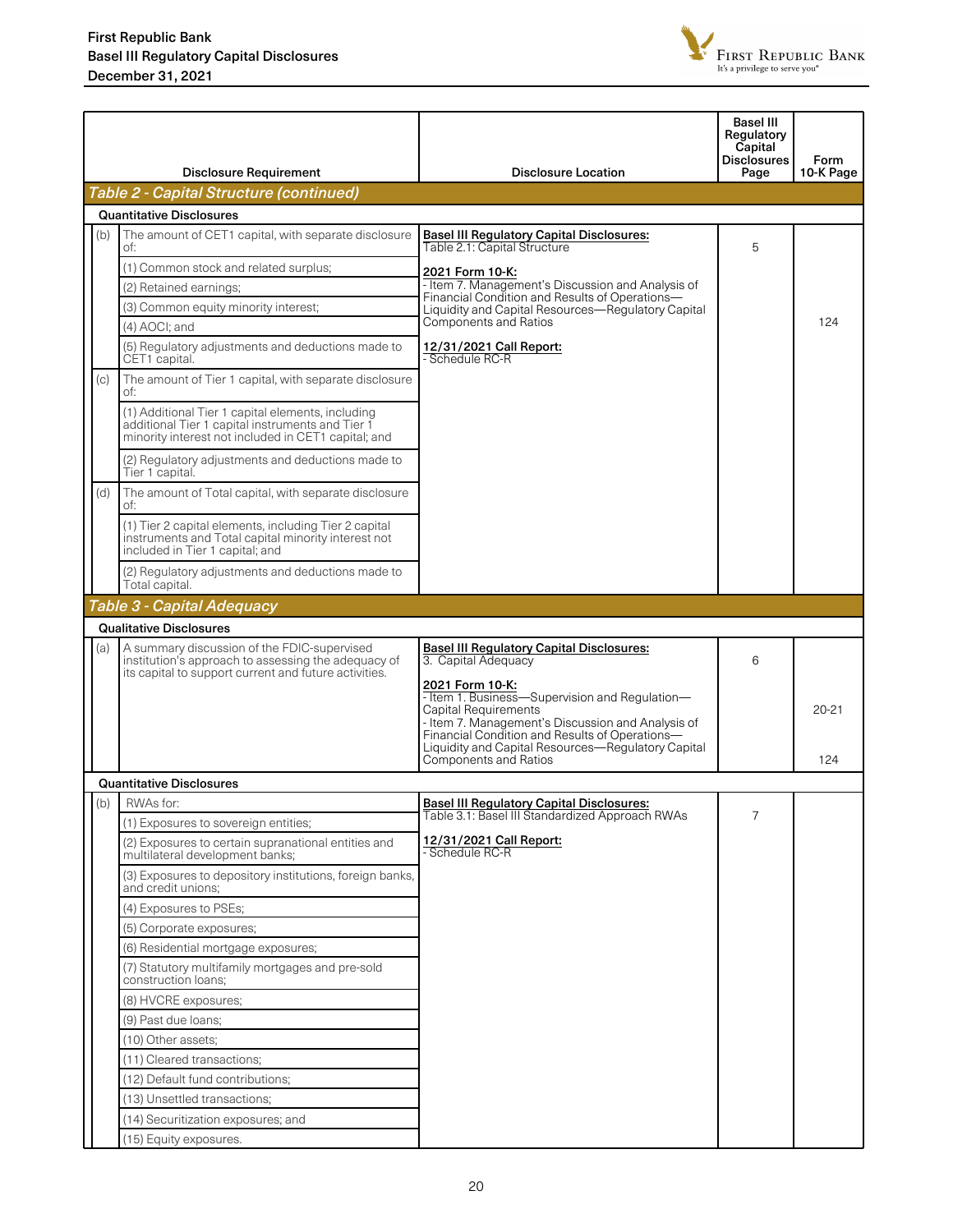

|     | <b>Disclosure Requirement</b>                                                                                                                                                                                                                                                                                            | <b>Disclosure Location</b>                                                                                                                                                                                                                                                                               | Basel III<br>Regulatory<br>Capital<br><b>Disclosures</b><br>Page | <b>Form</b><br>10-K Page |
|-----|--------------------------------------------------------------------------------------------------------------------------------------------------------------------------------------------------------------------------------------------------------------------------------------------------------------------------|----------------------------------------------------------------------------------------------------------------------------------------------------------------------------------------------------------------------------------------------------------------------------------------------------------|------------------------------------------------------------------|--------------------------|
|     | Table 3 - Capital Adequacy (continued)                                                                                                                                                                                                                                                                                   |                                                                                                                                                                                                                                                                                                          |                                                                  |                          |
| (c) | Standardized market RWAs as calculated under<br>subpart F of this part.                                                                                                                                                                                                                                                  | Not applicable. The Bank is not subject to Subpart F<br>(Market Risk Capital Rule) requirements.                                                                                                                                                                                                         |                                                                  |                          |
|     |                                                                                                                                                                                                                                                                                                                          | <b>Basel III Regulatory Capital Disclosures:</b><br>3. Capital Adequacy                                                                                                                                                                                                                                  | 6                                                                |                          |
| (d) | CET1, Tier 1 and total risk-based capital ratios:                                                                                                                                                                                                                                                                        | <b>Basel III Regulatory Capital Disclosures:</b><br>Table 3.2: Capital Ratios                                                                                                                                                                                                                            | 7                                                                |                          |
|     | (1) For the top consolidated group; and                                                                                                                                                                                                                                                                                  | 2021 Form 10-K:<br>- Item 7. Management's Discussion and Analysis of<br>Financial Condition and Results of Operations-<br>Liquidity and Capital Resources-Regulatory Capital<br>Components and Ratios<br>- Item 8. Financial Statements and Supplementary<br>Data:<br>Note 23. Regulatory Capital        |                                                                  | 125<br>193               |
|     |                                                                                                                                                                                                                                                                                                                          | 12/31/2021 Call Report:<br>- Schedule RC-R                                                                                                                                                                                                                                                               |                                                                  |                          |
|     | (2) For each depository institution subsidiary.                                                                                                                                                                                                                                                                          | Not applicable. The Bank's subsidiaries are not<br>depository institutions.                                                                                                                                                                                                                              |                                                                  |                          |
|     |                                                                                                                                                                                                                                                                                                                          | <b>Basel III Regulatory Capital Disclosures:</b><br>3. Capital Adequacy                                                                                                                                                                                                                                  | 6                                                                |                          |
| (e) | Total standardized RWAs.                                                                                                                                                                                                                                                                                                 | <b>Basel III Regulatory Capital Disclosures:</b><br>Table 3.1: Basel III Standardized Approach RWAs                                                                                                                                                                                                      | 7                                                                |                          |
|     |                                                                                                                                                                                                                                                                                                                          | 2021 Form 10-K:<br>- Item 7. Management's Discussion and Analysis of<br>Financial Condition and Results of Operations-<br>Liquidity and Capital Resources-Regulatory Capital<br><b>Components and Ratios</b><br>- Item 8. Financial Statements and Supplementary<br>Data:<br>Note 23. Regulatory Capital |                                                                  | 124<br>193               |
|     |                                                                                                                                                                                                                                                                                                                          | 12/31/2021 Call Report:<br>- Schedule RC-R                                                                                                                                                                                                                                                               |                                                                  |                          |
|     | <b>Table 4 - Capital Conservation Buffer</b>                                                                                                                                                                                                                                                                             |                                                                                                                                                                                                                                                                                                          |                                                                  |                          |
|     | <b>Quantitative Disclosures</b>                                                                                                                                                                                                                                                                                          |                                                                                                                                                                                                                                                                                                          |                                                                  |                          |
| (a) | At least quarterly, the FDIC-supervised institution<br>must calculate and publicly disclose the capital<br>conservation buffer as described under § 324.11.                                                                                                                                                              | <b>Basel III Regulatory Capital Disclosures:</b><br>4. Capital Conservation Buffer<br>2021 Form 10-K:                                                                                                                                                                                                    | 8                                                                |                          |
|     |                                                                                                                                                                                                                                                                                                                          | - Item 7. Management's Discussion and Analysis of<br>Financial Condition and Results of Operations-<br>Liquidity and Capital Resources-Regulatory Capital<br><b>Components and Ratios</b><br>- Item 8. Financial Statements and Supplementary                                                            |                                                                  | 125                      |
|     |                                                                                                                                                                                                                                                                                                                          | Data:<br>Note 23. Regulatory Capital                                                                                                                                                                                                                                                                     |                                                                  | 193                      |
|     |                                                                                                                                                                                                                                                                                                                          | 12/31/2021 Call Report:<br>- Schedule RC-R                                                                                                                                                                                                                                                               |                                                                  |                          |
| (b) | At least quarterly, the FDIC-supervised institution<br>must calculate and publicly disclose the eligible<br>retained income of the FDIC-supervised institution, as<br>described under § 324.11.                                                                                                                          | <b>Basel III Regulatory Capital Disclosures:</b><br>4. Capital Conservation Buffer                                                                                                                                                                                                                       | 8                                                                |                          |
| (c) | At least quarterly, the FDIC-supervised institution<br>must calculate and publicly disclose any limitations it<br>has on distributions and discretionary bonus<br>payments resulting from the capital conservation<br>buffer framework described under § 324.11, including<br>the maximum payout amount for the quarter. | <b>Basel III Regulatory Capital Disclosures:</b><br>4. Capital Conservation Buffer                                                                                                                                                                                                                       | 8                                                                |                          |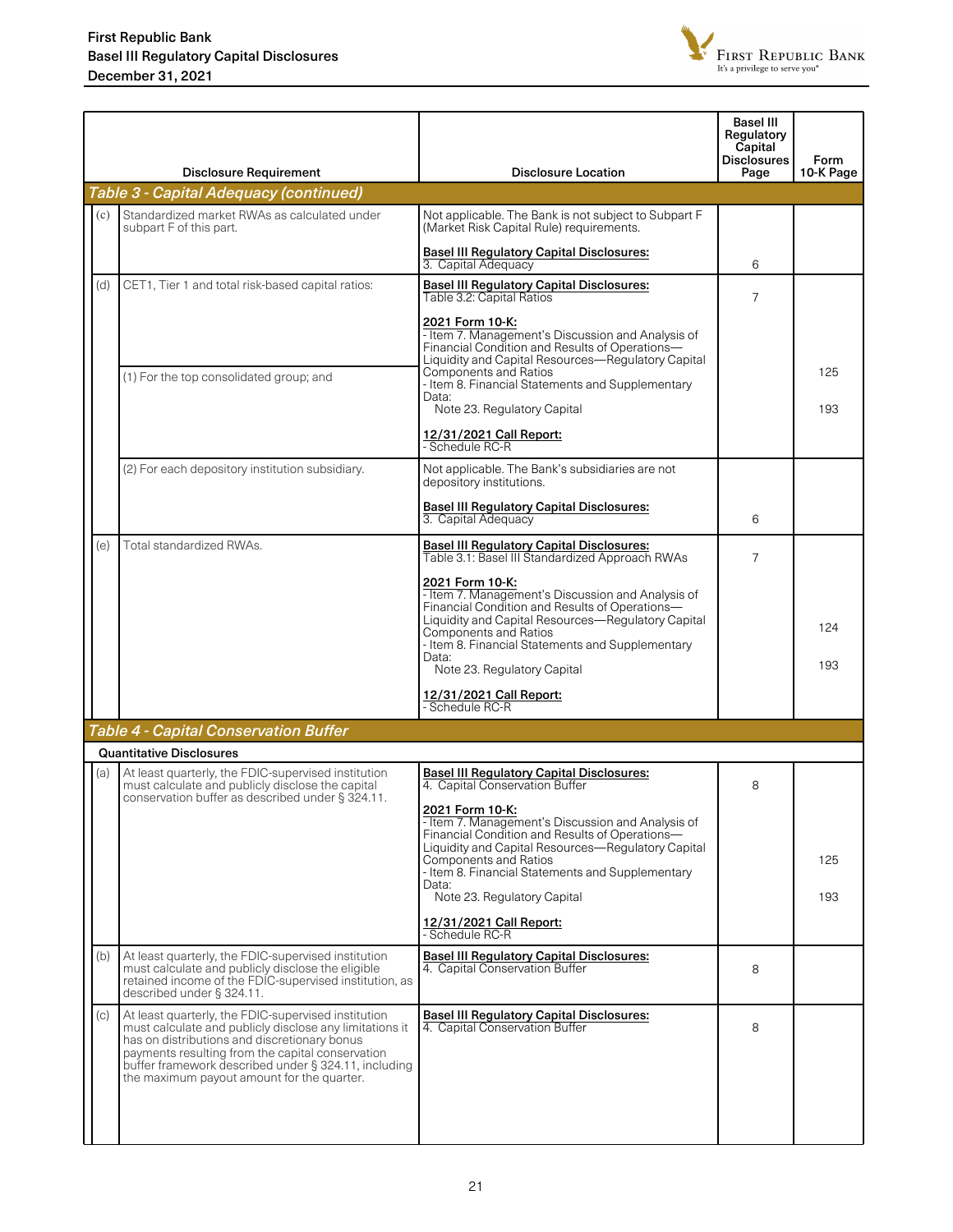

|  |     | <b>Disclosure Requirement</b>                                                                                                                                                                                                                                                                                                     | <b>Disclosure Location</b>                                                                                                                                                                                                                                                                                                    | <b>Basel III</b><br>Regulatory<br>Capital<br><b>Disclosures</b><br>Page | <b>Form</b><br>10-K Page     |
|--|-----|-----------------------------------------------------------------------------------------------------------------------------------------------------------------------------------------------------------------------------------------------------------------------------------------------------------------------------------|-------------------------------------------------------------------------------------------------------------------------------------------------------------------------------------------------------------------------------------------------------------------------------------------------------------------------------|-------------------------------------------------------------------------|------------------------------|
|  |     | <b>Table 5 - Credit Risk</b>                                                                                                                                                                                                                                                                                                      |                                                                                                                                                                                                                                                                                                                               |                                                                         |                              |
|  |     | <b>Qualitative Disclosures</b>                                                                                                                                                                                                                                                                                                    |                                                                                                                                                                                                                                                                                                                               |                                                                         |                              |
|  | (a) | The general qualitative disclosure requirement with<br>respect to credit risk (excluding counterparty credit<br>risk disclosed in accordance with Table 6 to § 324.63),<br>including the:<br>(1) Policy for determining past due or delinguency                                                                                   | <b>Basel III Regulatory Capital Disclosures:</b><br>5. Credit Risk-Loans<br>5. Credit Risk-Investment Securities<br>2021 Form 10-K:                                                                                                                                                                                           | 8-9<br>12                                                               |                              |
|  |     |                                                                                                                                                                                                                                                                                                                                   | - Item 1. Business-Underwriting<br>- Item 1. Business—Credit Risk Management                                                                                                                                                                                                                                                  |                                                                         | $10 - 11$<br>12 <sup>°</sup> |
|  |     | (2) Policy for placing loans on nonaccrual;<br>(3) Policy for returning loans to accrual status;                                                                                                                                                                                                                                  | - Item 7. Management's Discussion and Analysis of                                                                                                                                                                                                                                                                             |                                                                         |                              |
|  |     | (4) Definition of and policy for identifying individually<br>assessed loans (for financial accounting purposes);                                                                                                                                                                                                                  | Financial Condition and Results of Operations-<br><b>Balance Sheet Analysis-Asset Quality</b><br>- Item 7. Management's Discussion and Analysis of                                                                                                                                                                            |                                                                         | 112                          |
|  |     | (5) Description of the methodology that the FDIC-<br>supervised institution uses to estimate its allowance<br>for loan and lease losses (ALLL) or adjusted<br>allowance for credit losses (AACL), as applicable,<br>including statistical methods used where applicable;                                                          | Financial Condition and Results of Operations-<br>Balance Sheet Analysis-Allowance for Credit Losses<br>on Loans<br>- Item 8. Financial Statements and Supplementary<br>Data:<br>Note 1. Summary of Significant Accounting Policies                                                                                           |                                                                         | 113<br>136-138               |
|  |     | (6) Policy for charging-off uncollectible amounts; and                                                                                                                                                                                                                                                                            | Note 3. Investment Securities and Allowance for<br><b>Credit Losses</b>                                                                                                                                                                                                                                                       |                                                                         | 145-146                      |
|  |     | (7) Discussion of the FDIC-supervised institution's<br>credit risk management policy.                                                                                                                                                                                                                                             | Note 4. Loans and Allowance for Credit Losses                                                                                                                                                                                                                                                                                 |                                                                         | 159-161                      |
|  |     | <b>Quantitative Disclosures</b>                                                                                                                                                                                                                                                                                                   |                                                                                                                                                                                                                                                                                                                               |                                                                         |                              |
|  | (b) | Total credit risk exposures and average credit risk<br>exposures, after accounting offsets in accordance<br>with GAAP, without taking into account the effects of<br>credit risk mitigation techniques (for example,<br>collateral and netting not permitted under GAAP),<br>over the period categorized by major types of credit | <b>Basel III Regulatory Capital Disclosures:</b><br>Table 5.1: Total Loan Commitment by Geographic<br>Location<br>2021 Form 10-K:<br>- Item 7. Management's Discussion and Analysis of                                                                                                                                        | 9                                                                       |                              |
|  |     | exposure. For example, FDIC-supervised institutions<br>could use categories similar to that used for financial<br>statement purposes. Such categories might include,<br>for instance:                                                                                                                                             | Financial Condition and Results of Operations-<br>Results of Operations-Net Interest Income and Net<br>Interest Margin-Yields/Rates<br>- Item 7. Management's Discussion and Analysis of                                                                                                                                      |                                                                         | 77-79                        |
|  |     | (1) Loans, off-balance sheet commitments, and other<br>non-derivative off-balance sheet exposures;                                                                                                                                                                                                                                | Financial Condition and Results of Operations-<br><b>Balance Sheet Analysis-Investments</b><br>- Item 7. Management's Discussion and Analysis of<br>Financial Condition and Results of Operations-<br>Balance Sheet Analysis-Loan Portfolio<br>- Item 8. Financial Statements and Supplementary<br>Data:                      |                                                                         | 94-96                        |
|  |     | (2) Debt securities; and                                                                                                                                                                                                                                                                                                          |                                                                                                                                                                                                                                                                                                                               |                                                                         | 96-112                       |
|  |     |                                                                                                                                                                                                                                                                                                                                   | Note 3. Investment Securities and Allowance for<br>Credit Losses<br>Note 4. Loans and Allowance for Credit Losses                                                                                                                                                                                                             |                                                                         | 142-149<br>150-165           |
|  |     |                                                                                                                                                                                                                                                                                                                                   | 12/31/2021 Call Report:<br>- Schedule RC-B<br>Schedule RC-C<br>- Schedule RC-L                                                                                                                                                                                                                                                |                                                                         |                              |
|  |     | (3) OTC derivatives.                                                                                                                                                                                                                                                                                                              | Not applicable. Credit risk exposures related to OTC<br>derivatives are not significant.                                                                                                                                                                                                                                      |                                                                         |                              |
|  | (c) | Geographic distribution of exposures, categorized in<br>significant areas by major types of credit exposure.                                                                                                                                                                                                                      | <b>Basel III Regulatory Capital Disclosures:</b><br>Table 5.1: Total Loan Commitment by Geographic<br>Location                                                                                                                                                                                                                | 9                                                                       |                              |
|  |     |                                                                                                                                                                                                                                                                                                                                   | 2021 Form 10-K:<br>- Item 7. Management's Discussion and Analysis of<br>Financial Condition and Results of Operations-<br>Balance Sheet Analysis-Loan Portfolio                                                                                                                                                               |                                                                         | 97                           |
|  | (d) | Industry or counterparty type distribution of<br>exposures, categorized by major types of credit<br>exposure.                                                                                                                                                                                                                     | <b>Basel III Regulatory Capital Disclosures:</b><br>- Table 5.1: Total Loan Commitment by Geographic<br>Location<br>- Table 5.5: Business, Multifamily and Commercial<br>Real Estate Loans: Total Commitment by Industry or<br>Property Type and Amortized Cost in Past Due,<br>Nonaccrual and Individually Assessed Loans by | 9                                                                       |                              |
|  |     |                                                                                                                                                                                                                                                                                                                                   | Industry or Property Type<br>12/31/2021 Call Report:<br>- Schedule RC-B<br>- Schedule RC-C<br>- Schedule RC-L                                                                                                                                                                                                                 | 12                                                                      |                              |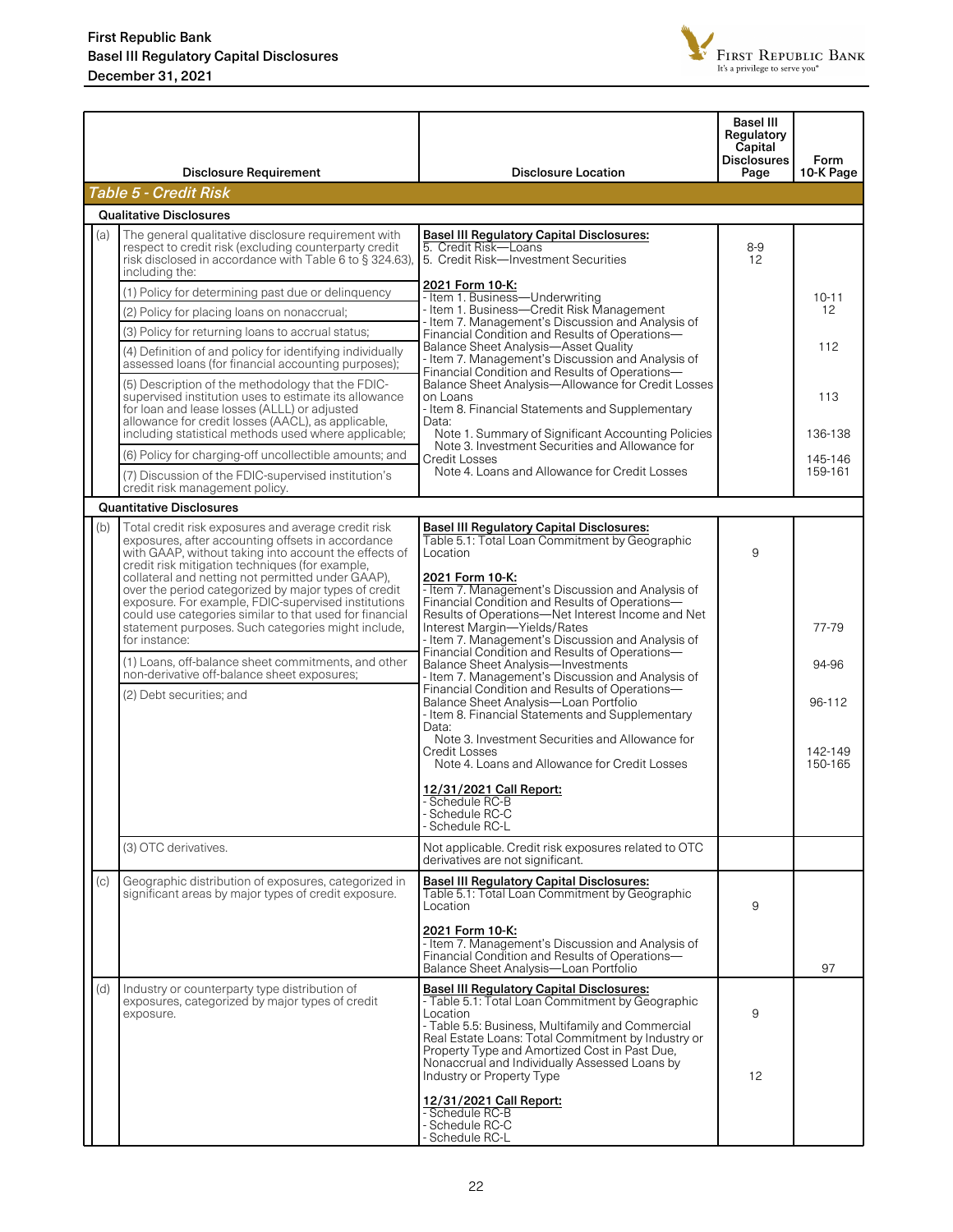

|     | <b>Disclosure Requirement</b>                                                                                                                                                                                                                                                                                                                               | <b>Disclosure Location</b>                                                                                                                                                                                                                                                                                                                                                                                                                                                                                                                                                                                                                             | <b>Basel III</b><br>Regulatory<br>Capital<br><b>Disclosures</b><br>Page | Form<br>10-K Page   |
|-----|-------------------------------------------------------------------------------------------------------------------------------------------------------------------------------------------------------------------------------------------------------------------------------------------------------------------------------------------------------------|--------------------------------------------------------------------------------------------------------------------------------------------------------------------------------------------------------------------------------------------------------------------------------------------------------------------------------------------------------------------------------------------------------------------------------------------------------------------------------------------------------------------------------------------------------------------------------------------------------------------------------------------------------|-------------------------------------------------------------------------|---------------------|
|     | <b>Table 5 - Credit Risk (continued)</b>                                                                                                                                                                                                                                                                                                                    |                                                                                                                                                                                                                                                                                                                                                                                                                                                                                                                                                                                                                                                        |                                                                         |                     |
| (e) | By major industry or counterparty type:                                                                                                                                                                                                                                                                                                                     |                                                                                                                                                                                                                                                                                                                                                                                                                                                                                                                                                                                                                                                        |                                                                         |                     |
|     | (1) Amount of individually assessed loans for which<br>there was a related allowance under GAAP;<br>(2) Amount of individually assessed loans for which<br>there was no related allowance under GAAP;                                                                                                                                                       | <b>Basel III Regulatory Capital Disclosures:</b><br>- Table 5.2: Individually Assessed Loans by<br>Geographic Location and ACL on Individually<br>Assessed Loans<br>- Table 5.5: Business, Multifamily and Commercial<br>Real Estate Loans: Total Commitment by Industry or<br>Property Type and Amortized Cost in Past Due,                                                                                                                                                                                                                                                                                                                           | 10                                                                      |                     |
|     | (3) Amount of loans past due 90 days and on<br>nonaccrual;                                                                                                                                                                                                                                                                                                  | Nonaccrual and Individually Assessed Loans by<br>Industry or Property Type<br>2021 Form 10-K:<br>- Item 8. Financial Statements and Supplementary<br>Data:                                                                                                                                                                                                                                                                                                                                                                                                                                                                                             | 12                                                                      |                     |
|     | (4) Amount of loans past due 90 days and still<br>accruing;                                                                                                                                                                                                                                                                                                 | Note 4. Loans and Allowance for Credit Losses                                                                                                                                                                                                                                                                                                                                                                                                                                                                                                                                                                                                          |                                                                         | 151, 153            |
|     | (5) The balance in the ALLL or AACL, as applicable, at<br>the end of each period, disaggregated on the basis of<br>the FDIC-supervised institution's impairment method.<br>To disaggregate the information required on the basis<br>of impairment methodology, an entity shall separately<br>disclose the amounts based on the requirements in<br>GAAP; and | <b>Basel III Regulatory Capital Disclosures:</b><br>5. Credit Risk-Loans<br>2021 Form 10-K:<br>- Item 8. Financial Statements and Supplementary<br>Data:<br>Note 4. Loans and Allowance for Credit Losses<br>12/31/2021 Call Report:<br>- Schedule RI-C                                                                                                                                                                                                                                                                                                                                                                                                | 10                                                                      | 159, 162,<br>164    |
|     | (6) Charge-offs during the period.                                                                                                                                                                                                                                                                                                                          | 2021 Form 10-K:<br>- Item 8. Financial Statements and Supplementary<br>Data:<br>Note 4. Loans and Allowance for Credit Losses<br>12/31/2021 Call Report:<br>- Schedule RI-B                                                                                                                                                                                                                                                                                                                                                                                                                                                                            |                                                                         | 162                 |
| (f) | Amount of individually assessed loans and, if<br>available, the amount of past due loans categorized<br>by significant geographic areas including, if practical,<br>the amounts of allowances related to each<br>geographical area, further categorized as required by<br>ĞAĂP.                                                                             | <b>Basel III Regulatory Capital Disclosures:</b><br>- Table 5.2: Individually Assessed Loans by<br>Geographic Location and ACL on Individually<br>Assessed Loans<br>- Table 5.3: Past Due Loans by Geographic Location                                                                                                                                                                                                                                                                                                                                                                                                                                 | 10<br>11                                                                |                     |
| (g) | Reconciliation of changes in ALLL or AACL, as<br>applicable.                                                                                                                                                                                                                                                                                                | 2021 Form 10-K:<br>- Item 8. Financial Statements and Supplementary<br>Data:<br>Note 4. Loans and Allowance for Credit Losses<br>12/31/2021 Call Report:<br>- Schedule RI-B                                                                                                                                                                                                                                                                                                                                                                                                                                                                            |                                                                         | 162                 |
| (h) | Remaining contractual maturity delineation (for<br>example, one year or less) of the whole portfolio,<br>categorized by credit exposure.                                                                                                                                                                                                                    | <b>Basel III Regulatory Capital Disclosures:</b><br>Table 5.4: Remaining Contractual Maturities of Loans<br>and Unfunded Loan Commitments<br>2021 Form 10-K:<br>- Item 7. Management's Discussion and Analysis of<br>Financial Condition and Results of Operations-<br><b>Balance Sheet Analysis-Investments</b><br>Filtem 7. Management's Discussion and Analysis of<br>Financial Condition and Results of Operations—<br>Balance Sheet Analysis-Loan Portfolio<br>- Item 8. Financial Statements and Supplementary<br>Data:<br>Note 3. Investment Securities and Allowance for<br><b>Credit Losses</b><br>12/31/2021 Call Report:<br>- Schedule RC-B | 11                                                                      | 95<br>98<br>148-149 |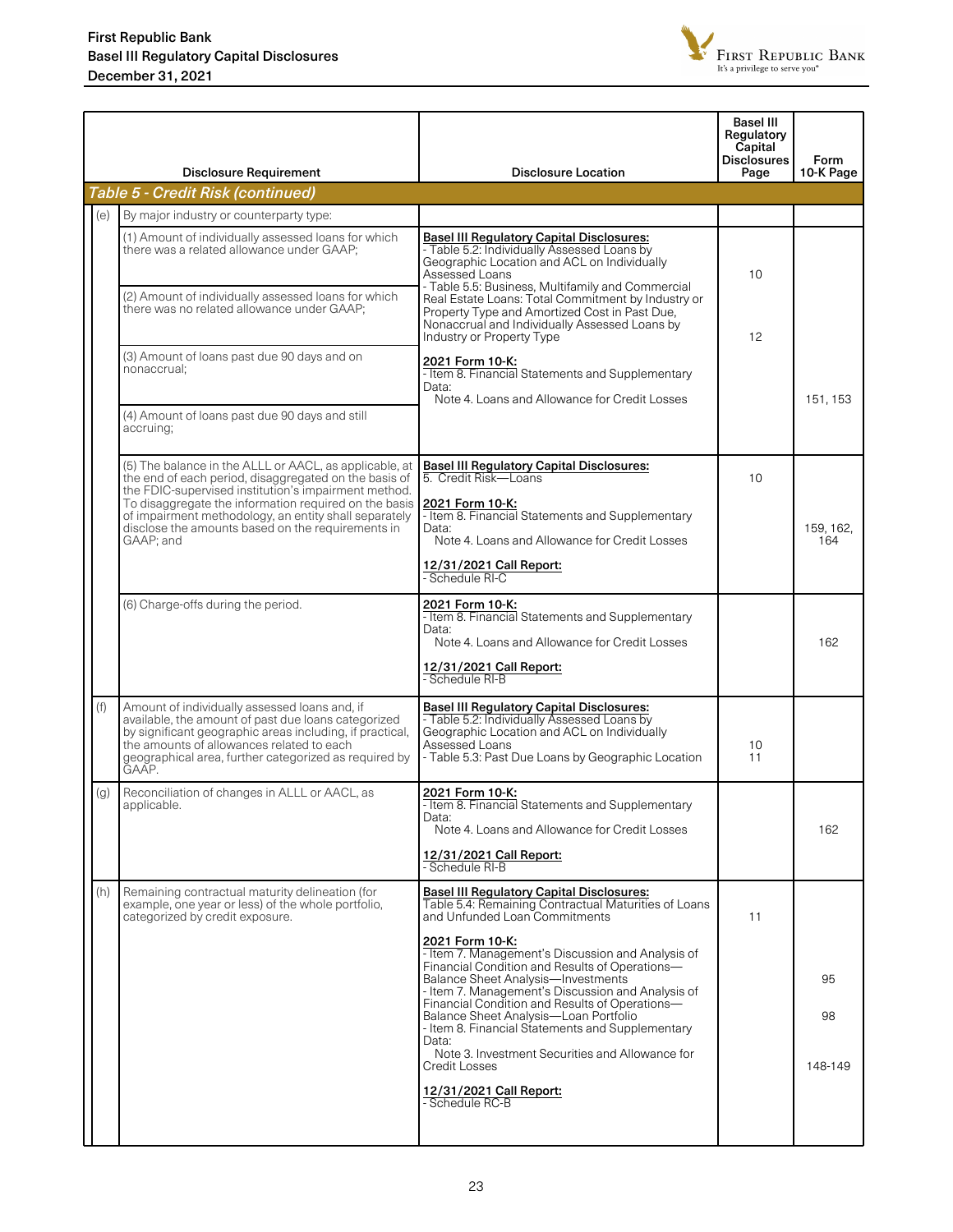

|     | <b>Disclosure Requirement</b>                                                                                                                                                                                                                                                                                                                                                                    | <b>Disclosure Location</b>                                                                                                                                                                                                                                                | <b>Basel III</b><br>Regulatory<br>Capital<br><b>Disclosures</b><br>Page | Form<br>10-K Page |
|-----|--------------------------------------------------------------------------------------------------------------------------------------------------------------------------------------------------------------------------------------------------------------------------------------------------------------------------------------------------------------------------------------------------|---------------------------------------------------------------------------------------------------------------------------------------------------------------------------------------------------------------------------------------------------------------------------|-------------------------------------------------------------------------|-------------------|
|     | Table 6 - Counterparty Credit Risk-Related Exposures                                                                                                                                                                                                                                                                                                                                             |                                                                                                                                                                                                                                                                           |                                                                         |                   |
|     | <b>Qualitative Disclosures</b>                                                                                                                                                                                                                                                                                                                                                                   |                                                                                                                                                                                                                                                                           |                                                                         |                   |
| (a) | The general qualitative disclosure requirement with<br>respect to over-the-counter derivatives, eligible<br>margin loans, and repo-style transactions, including a<br>discussion of:                                                                                                                                                                                                             | <b>Basel III Regulatory Capital Disclosures:</b><br>6. Counterparty Credit Risk-Related Exposures<br>2021 Form 10-K:                                                                                                                                                      | $13 - 14$                                                               |                   |
|     | (1) The methodology used to assign credit limits for<br>counterparty credit exposures;                                                                                                                                                                                                                                                                                                           | - Item 8. Financial Statements and Supplementary<br>Data:<br>Note 14, Derivative Financial Instruments                                                                                                                                                                    |                                                                         | 175-176           |
|     | (2) Policies for securing collateral, valuing and<br>managing collateral, and establishing credit reserves;                                                                                                                                                                                                                                                                                      |                                                                                                                                                                                                                                                                           |                                                                         |                   |
|     | (3) The primary types of collateral taken; and                                                                                                                                                                                                                                                                                                                                                   |                                                                                                                                                                                                                                                                           |                                                                         |                   |
|     | (4) The impact of the amount of collateral the FDIC-<br>supervised institution would have to provide given a<br>deterioration in the FDIC-supervised institution's own<br>creditworthiness.                                                                                                                                                                                                      | Not applicable. Collateral agreements do not require<br>that additional collateral be posted in the event that<br>the Bank experiences a deterioration in its<br>creditworthiness.                                                                                        |                                                                         |                   |
|     |                                                                                                                                                                                                                                                                                                                                                                                                  | <b>Basel III Regulatory Capital Disclosures:</b><br>6. Counterparty Credit Risk-Related Exposures                                                                                                                                                                         | $13 - 14$                                                               |                   |
|     | <b>Quantitative Disclosures</b>                                                                                                                                                                                                                                                                                                                                                                  |                                                                                                                                                                                                                                                                           |                                                                         |                   |
| (b) | Gross positive fair value of contracts, collateral held<br>(including type, for example, cash, government<br>securities), and net unsecured credit exposure. An<br>FDIC-supervised institution also must disclose the<br>notional value of credit derivative hedges purchased<br>for counterparty credit risk protection and the<br>distribution of current credit exposure by exposure<br>type. | <b>Basel III Regulatory Capital Disclosures:</b><br>Table 6.1: Over-the-Counter Derivatives<br>6. Counterparty Credit Risk-Related Exposures<br>2021 Form 10-K:<br>- Item 8. Financial Statements and Supplementary<br>Data:<br>Note 14. Derivative Financial Instruments | 14<br>14                                                                | 176               |
| (c) | Notional amount of purchased and sold credit<br>derivatives, segregated between use for the FDIC-<br>supervised institution's own credit portfolio and in its<br>intermediation activities, including the distribution of<br>the credit derivative products used, categorized<br>further by protection bought and sold within each<br>product group.                                             | Not applicable. The Bank does not have credit<br>derivatives.                                                                                                                                                                                                             |                                                                         |                   |
|     | <b>Table 7 - Credit Risk Mitigation</b>                                                                                                                                                                                                                                                                                                                                                          |                                                                                                                                                                                                                                                                           |                                                                         |                   |
|     | <b>Qualitative Disclosures</b>                                                                                                                                                                                                                                                                                                                                                                   |                                                                                                                                                                                                                                                                           |                                                                         |                   |
| (a) | The general qualitative disclosure requirement with<br>respect to credit risk mitigation, including:                                                                                                                                                                                                                                                                                             | <b>Basel III Regulatory Capital Disclosures:</b><br>7. Credit Risk Mitigation                                                                                                                                                                                             | 14                                                                      |                   |
|     | (1) Policies and processes for collateral valuation and<br>management;                                                                                                                                                                                                                                                                                                                           | 2021 Form 10-K:<br>- Item 8. Financial Statements and Supplementary<br>Data:                                                                                                                                                                                              |                                                                         |                   |
|     | (2) A description of the main types of collateral taken<br>by the FDIC-supervised institution;                                                                                                                                                                                                                                                                                                   | Note 14. Derivative Financial Instruments                                                                                                                                                                                                                                 |                                                                         | 175-176           |
|     | (3) The main types of guarantors/credit derivative<br>counterparties and their creditworthiness: and                                                                                                                                                                                                                                                                                             |                                                                                                                                                                                                                                                                           |                                                                         |                   |
|     | (4) Information about (market or credit) risk<br>concentrations with respect to credit risk mitigation.                                                                                                                                                                                                                                                                                          |                                                                                                                                                                                                                                                                           |                                                                         |                   |
|     | <b>Quantitative Disclosures</b>                                                                                                                                                                                                                                                                                                                                                                  |                                                                                                                                                                                                                                                                           |                                                                         |                   |
| (b) | For each separately disclosed credit risk portfolio, the<br>total exposure that is covered by eligible financial<br>collateral, and after the application of haircuts.                                                                                                                                                                                                                           | <b>Basel III Regulatory Capital Disclosures:</b><br>6. Counterparty Credit Risk-Related Exposures                                                                                                                                                                         | 14                                                                      |                   |
| (c) | For each separately disclosed portfolio, the total<br>exposure that is covered by guarantees/credit<br>derivatives and the RWA amount associated with that<br>exposure.                                                                                                                                                                                                                          | <b>Basel III Regulatory Capital Disclosures:</b><br>Table 7.1: Exposures Covered by Guarantees                                                                                                                                                                            | 14                                                                      |                   |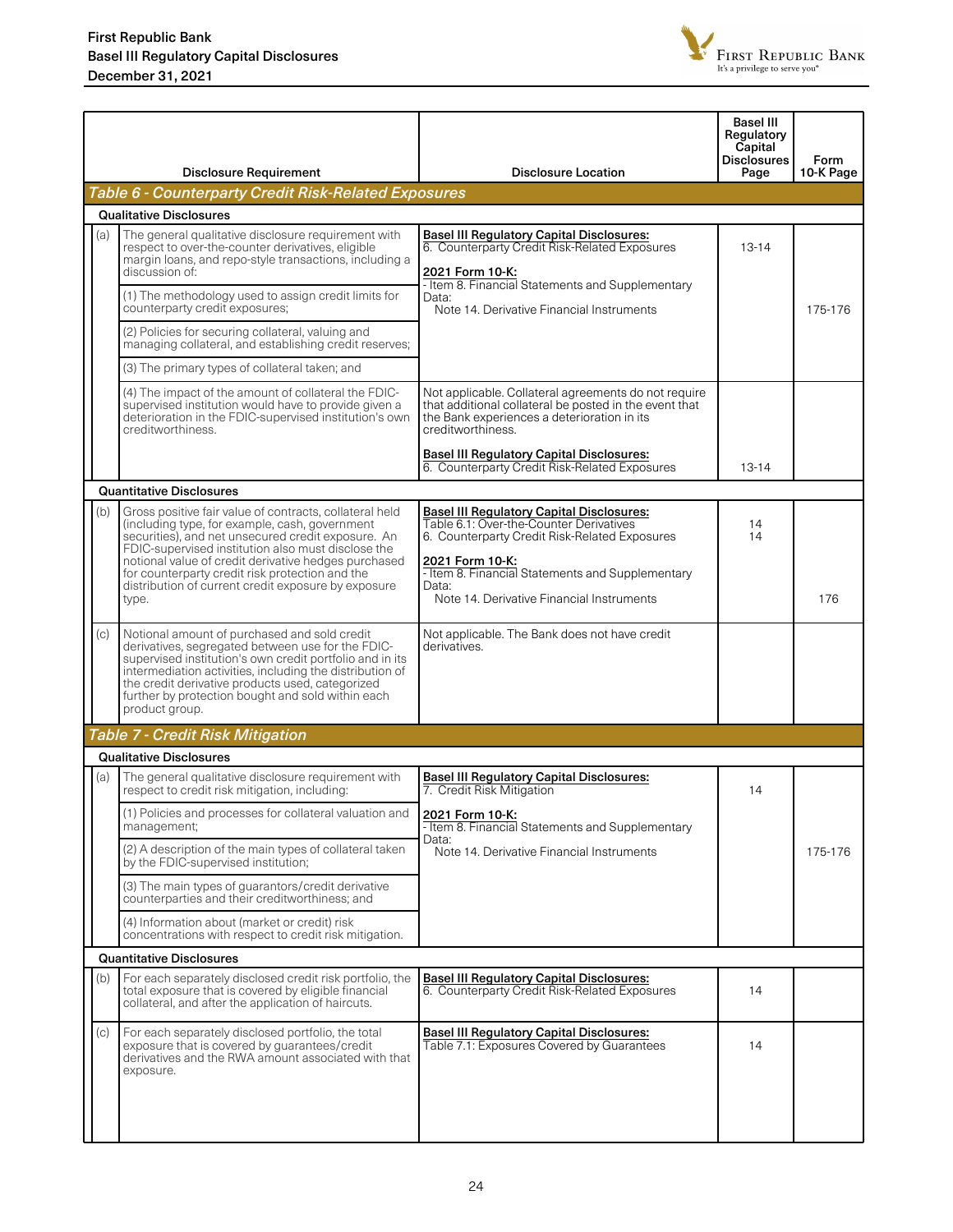

|     | <b>Disclosure Requirement</b>                                                                                                                                                                                                                                                                                                             | <b>Disclosure Location</b>                                                                                                       | <b>Basel III</b><br>Regulatory<br>Capital<br><b>Disclosures</b><br>Page | Form<br>10-K Page |
|-----|-------------------------------------------------------------------------------------------------------------------------------------------------------------------------------------------------------------------------------------------------------------------------------------------------------------------------------------------|----------------------------------------------------------------------------------------------------------------------------------|-------------------------------------------------------------------------|-------------------|
|     | <b>Table 8 - Securitization</b>                                                                                                                                                                                                                                                                                                           |                                                                                                                                  |                                                                         |                   |
|     | <b>Qualitative Disclosures</b>                                                                                                                                                                                                                                                                                                            |                                                                                                                                  |                                                                         |                   |
| (a) | The general qualitative disclosure requirement with<br>respect to a securitization (including synthetic<br>securitizations), including a discussion of:                                                                                                                                                                                   | <b>Basel III Regulatory Capital Disclosures:</b><br>8. Securitization                                                            | 15                                                                      |                   |
|     | (1) The FDIC-supervised institution's objectives for<br>securitizing assets, including the extent to which<br>these activities transfer credit risk of the underlying<br>exposures away from the FDIC-supervised institution<br>to other entities and including the type of risks<br>assumed and retained with resecuritization activity; |                                                                                                                                  |                                                                         |                   |
|     | (2) The nature of the risks (e.g. liquidity risk) inherent<br>in the securitized assets;                                                                                                                                                                                                                                                  |                                                                                                                                  |                                                                         |                   |
|     | (3) The roles played by the FDIC-supervised institution<br>in the securitization process and an indication of the<br>extent of the FDIC-supervised institution's<br>involvement in each of them;                                                                                                                                          |                                                                                                                                  |                                                                         |                   |
|     | (4) The processes in place to monitor changes in the<br>credit and market risk of securitization exposures<br>including how those processes differ for<br>resecuritization exposures;                                                                                                                                                     |                                                                                                                                  |                                                                         |                   |
|     | (5) The FDIC-supervised institution's policy for<br>mitigating the credit risk retained through<br>securitization and resecuritization exposures; and                                                                                                                                                                                     | Not applicable. The Bank does not mitigate the credit<br>risk retained through securitization and<br>resecuritization exposures. |                                                                         |                   |
|     | (6) The risk-based capital approaches that the FDIC-<br>supervised institution follows for its securitization<br>exposures including the type of securitization<br>exposure to which each approach applies.                                                                                                                               | <b>Basel III Regulatory Capital Disclosures:</b><br>8. Securitization                                                            | 15                                                                      |                   |
| (b) | A list of:                                                                                                                                                                                                                                                                                                                                | <b>Basel III Regulatory Capital Disclosures:</b>                                                                                 |                                                                         |                   |
|     | (1) The type of securitization SPEs that the FDIC-<br>supervised institution, as sponsor, uses to securitize<br>third-party exposures. The FDIC-supervised institution<br>must indicate whether it has exposure to these SPEs,<br>either on- or off- balance sheet; and                                                                   | 8. Securitization                                                                                                                | 15                                                                      |                   |
|     | (2) Affiliated entities:                                                                                                                                                                                                                                                                                                                  |                                                                                                                                  |                                                                         |                   |
|     | (i) That the FDIC-supervised institution manages or<br>advises; and                                                                                                                                                                                                                                                                       |                                                                                                                                  |                                                                         |                   |
|     | (ii) That invest either in the securitization exposures<br>that the FDIC-supervised institution has securitized or<br>in securitization SPEs that the FDIC-supervised<br>institution sponsors.                                                                                                                                            |                                                                                                                                  |                                                                         |                   |
| (c) | Summary of the FDIC-supervised institution's<br>accounting policies for securitization activities,<br>including:                                                                                                                                                                                                                          | Not applicable to the Bank during Q4 2021.                                                                                       |                                                                         |                   |
|     | (1) Whether the transactions are treated as sales or<br>financings;                                                                                                                                                                                                                                                                       |                                                                                                                                  |                                                                         |                   |
|     | (2) Recognition of gain-on-sale;                                                                                                                                                                                                                                                                                                          |                                                                                                                                  |                                                                         |                   |
|     | (3) Methods and key assumptions applied in valuing<br>retained or purchased interests;                                                                                                                                                                                                                                                    |                                                                                                                                  |                                                                         |                   |
|     | (4) Changes in methods and key assumptions from<br>the previous period for valuing retained interests and<br>impact of the changes;                                                                                                                                                                                                       |                                                                                                                                  |                                                                         |                   |
|     | (5) Treatment of synthetic securitizations;                                                                                                                                                                                                                                                                                               |                                                                                                                                  |                                                                         |                   |
|     | (6) How exposures intended to be securitized are<br>valued and whether they are recorded under subpart<br>D of this part; and                                                                                                                                                                                                             |                                                                                                                                  |                                                                         |                   |
|     | (7) Policies for recognizing liabilities on the balance<br>sheet for arrangements that could require the FDIC-<br>supervised institution to provide financial support for<br>securitized assets.                                                                                                                                          |                                                                                                                                  |                                                                         |                   |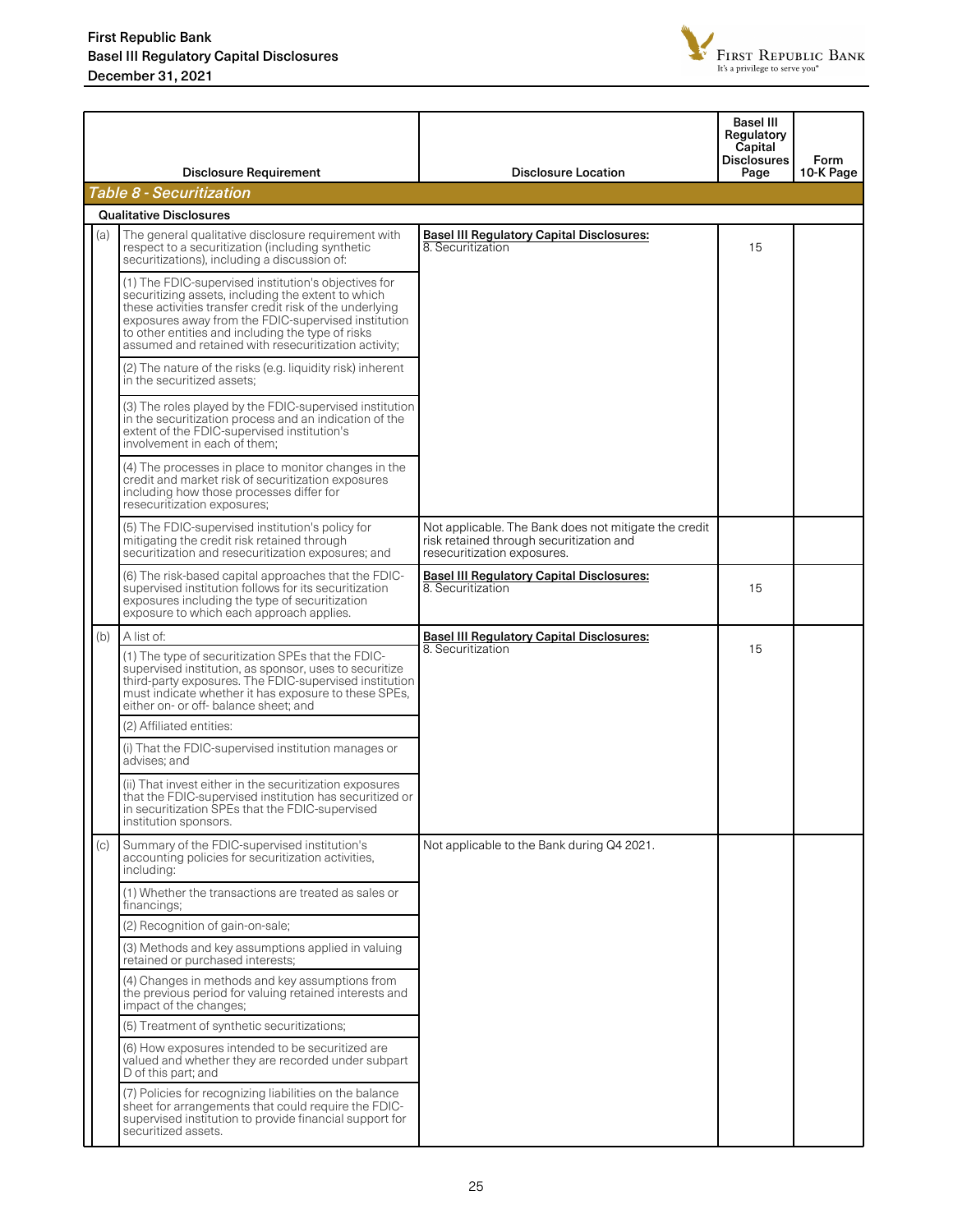

|     | <b>Disclosure Requirement</b>                                                                                                                                                                                                                                                                                                                                       | <b>Disclosure Location</b>                                                                                      | <b>Basel III</b><br>Regulatory<br>Capital<br><b>Disclosures</b><br>Page | Form<br>10-K Page |
|-----|---------------------------------------------------------------------------------------------------------------------------------------------------------------------------------------------------------------------------------------------------------------------------------------------------------------------------------------------------------------------|-----------------------------------------------------------------------------------------------------------------|-------------------------------------------------------------------------|-------------------|
|     | Table 8 - Securitization (continued)                                                                                                                                                                                                                                                                                                                                |                                                                                                                 |                                                                         |                   |
|     | (d)<br>An explanation of significant changes to any<br>quantitative information since the last reporting<br>period.                                                                                                                                                                                                                                                 | Not applicable to the Bank during Q4 2021.                                                                      |                                                                         |                   |
|     | <b>Quantitative Disclosures</b>                                                                                                                                                                                                                                                                                                                                     |                                                                                                                 |                                                                         |                   |
|     | (e)<br>The total outstanding exposures securitized by the<br>FDIC-supervised institution in securitizations that<br>meet the operational criteria provided in § 324.41<br>(categorized into traditional and synthetic<br>securitizations), by exposure type, separately for<br>securitizations of third-party exposures for which the<br>bank acts only as sponsor. | <b>Basel III Regulatory Capital Disclosures:</b><br>Table 8.1: Securitization Exposures by Risk Weight<br>Range | 15                                                                      |                   |
| (f) | For exposures securitized by the FDIC-supervised<br>institution in securitizations that meet the operational<br>criteria in § 324.41:                                                                                                                                                                                                                               | Not applicable to the Bank during Q4 2021.                                                                      |                                                                         |                   |
|     | (1) Amount of securitized assets that are individually<br>assessed/past due categorized by exposure type; and                                                                                                                                                                                                                                                       |                                                                                                                 |                                                                         |                   |
|     | (2) Losses recognized by the FDIC-supervised<br>institution during the current period categorized by<br>exposure type.                                                                                                                                                                                                                                              |                                                                                                                 |                                                                         |                   |
| (g) | The total amount of outstanding exposures intended<br>to be securitized categorized by exposure type.                                                                                                                                                                                                                                                               | Not applicable. The Bank has no outstanding<br>exposures intended to be securitized.                            |                                                                         |                   |
|     | (h)<br>Aggregate amount of:                                                                                                                                                                                                                                                                                                                                         | <b>Basel III Regulatory Capital Disclosures:</b><br>8. Securitization                                           | 15                                                                      |                   |
|     | (1) On-balance sheet securitization exposures<br>retained or purchased categorized by exposure type;<br>and                                                                                                                                                                                                                                                         | Table 8.1: Securitization Exposures by Risk Weight<br>Range                                                     | 15                                                                      |                   |
|     | (2) Off-balance sheet securitization exposures<br>categorized by exposure type.                                                                                                                                                                                                                                                                                     | Not applicable. The Bank does not have any off-<br>balance sheet securitization exposures.                      |                                                                         |                   |
| (i) | (1) Aggregate amount of securitization exposures<br>retained or purchased and the associated capital<br>requirements for these exposures, categorized<br>between securitization and resecuritization<br>exposures, further categorized into a meaningful<br>number of risk weight bands and by risk-based capital<br>approach (e.g., SSFA); and                     | <b>Basel III Regulatory Capital Disclosures:</b><br>Table 8.1: Securitization Exposures by Risk Weight<br>Range | 15                                                                      |                   |
|     | (2) Aggregate amount disclosed separately by type of<br>underlying exposure in the pool of any: (i) After-tax<br>gain-on-sale on a securitization that has been<br>deducted from CET1; and (ii) Credit-enhancing<br>interest-only strip that is assigned a 1,250 percent risk<br>weight.                                                                            | Not applicable. The Bank does not have any such<br>securitization exposures.                                    |                                                                         |                   |
| (i) | Summary of current year's securitization activity,<br>including the amount of exposures securitized (by<br>exposure type), and recognized gain or loss on sale by<br>exposure type.                                                                                                                                                                                 | Not applicable to the Bank during Q4 2021.                                                                      |                                                                         |                   |
|     | (k)<br>Aggregate amount of resecuritization exposures<br>retained or purchased categorized according to: (1)<br>Exposures to which credit risk mitigation is applied<br>and those not applied; and (2) Exposures to<br>guarantors categorized according to guarantor<br>creditworthiness categories or guarantor name.                                              | Not applicable. The Bank does not have any<br>resecuritization exposures.                                       |                                                                         |                   |